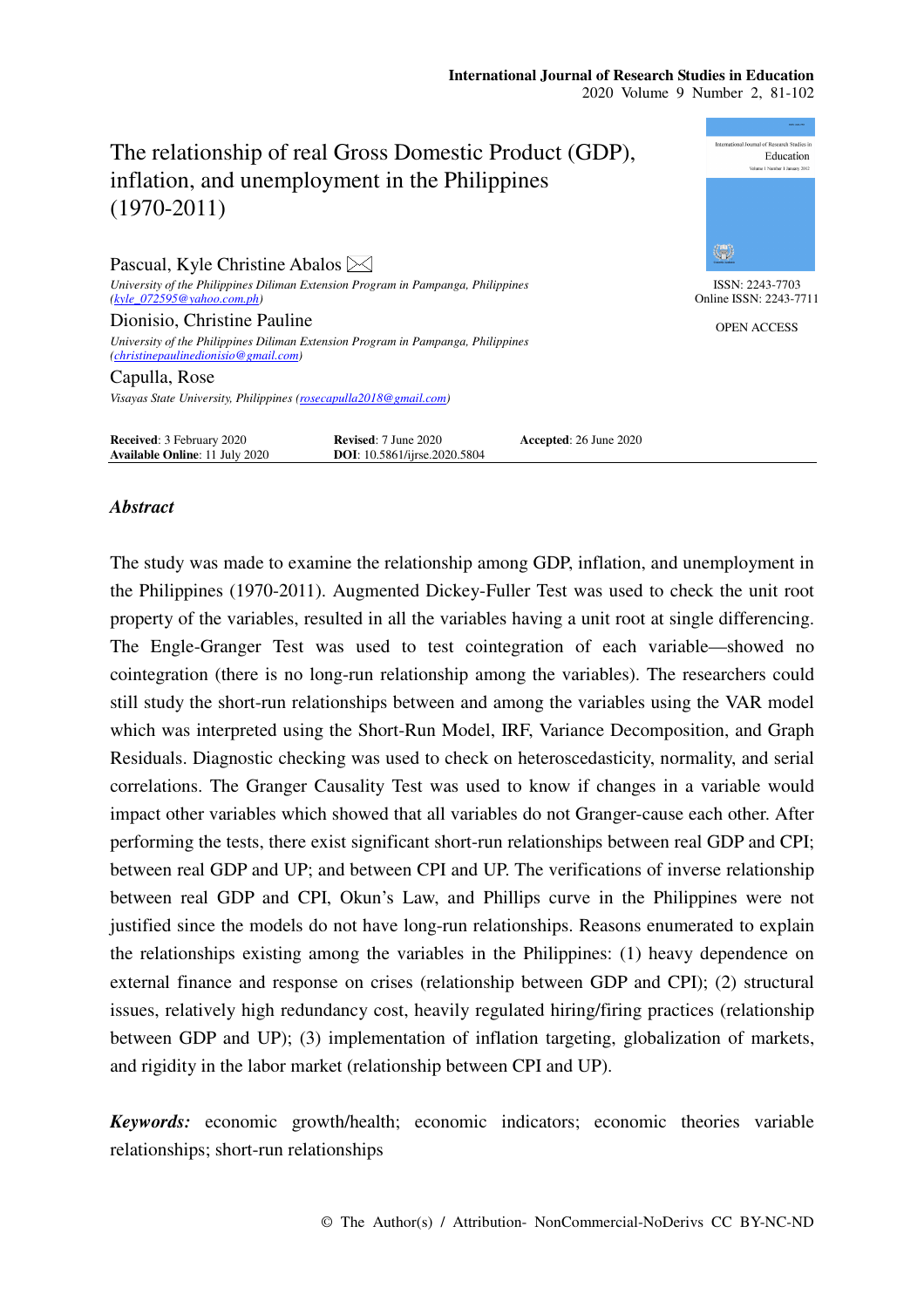# **The relationship of real Gross Domestic Product (GDP), inflation, and unemployment in the Philippines (1970-2011)**

#### **1. Introduction**

Despite its huge human and natural resources, the Philippines has experienced a boom-bust economy for decades until recently when Socioeconomic Planning Secretary Arsenio M. Balisacan announced that the country has been said to no longer deserve the title, "Sick Man of Asia," since it is one of the emerging markets today. The Philippine economy is said to be improving continuously though some problems have not yet been fully solved. Some of these problems are the constant increase of the price of Filipino necessities and commodities and the increasing trend of unemployment (Cagahastian et al., 2015). So, the research sought to know how these problems have really affected the economic growth of the Philippines.

The performance of the country's economy indicates that it is improving with the continuous growth of GDP and slowdown in the increase of the prices of commodities. However, despite the economic growth, Asian Development Outlook (ADO) 2013 noted that there is still a significant unemployment rate that needs to be addressed so that the country's economic development is felt by all Filipinos. There are economic indicators being observed to assess the country's health. The three most significant are gross domestic product, inflation, and labor market data. These can have a huge impact on the decisions made by the government and individuals thus it is important to interpret and analyze them.

GDP is one of the most known economic indicators that is used when measuring the country's economic health. Real GDP is an inflation-adjusted measure of the total monetary value of all the finished goods and services produced within the borders of a country over a year course. It is the expenditure on final goods and services minus imports: final consumption expenditures, gross capital formation, and exports less imports. It includes all private and public consumption, government outlays, investments and exports less imports that occur within a defined territory (Mankiw, 2012).

In the Philippines, real GDP has shown to have improved compared to the last decades. Overall, the real Gross Domestic Product (GDP) in the Philippines has an increasing trend. Moreover, a Bloomberg survey of economists shows the Philippines is one of the fastest-growing economies and will be the second fastest-growing economy in the world in 2015, second to China with a growth of 6 percent or more (Robinson, 2015). Therefore, knowing the movement of GDP through the years can help economists, investors, and citizens understand the country's economic situation.

Inflation and unemployment are the usual indicators that are observed through in relation to economic growth. According to Samuelson (1973), inflation is a period of generally rising prices for goods and services and factors of production over time. It is usually measured using the consumer price index (CPI), which is an indicator of the change in the average retail prices of a fixed basket of goods and services commonly purchased by households relative to a base year. The CPI is used in calculating the inflation rate (Bangko Sentral ng Pilipinas, n.d.). The consumer price index (CPI) in the Philippines grew slowly from 1970 to 1994, gradually rising in 1994 with index points of 98.9 from 63.3 but fell the next year. Nevertheless, CPI increased to 173.40 index points in 2011 from 73.2 index points in 1995. Overall, it has an increasing trend (Bradsher, n.d.).

Changing prices have effects on output and employment. An increase in prices is associated with high employment or low unemployment. According to Samuelson (1973), nothing good can be said for a rapid increase of prices. Production and even the social order can be then disorganized. The total wealth of large groups of the population can be wiped out as money becomes worthless.

On the other hand, unemployment occurs when a person who is actively searching for employment is unable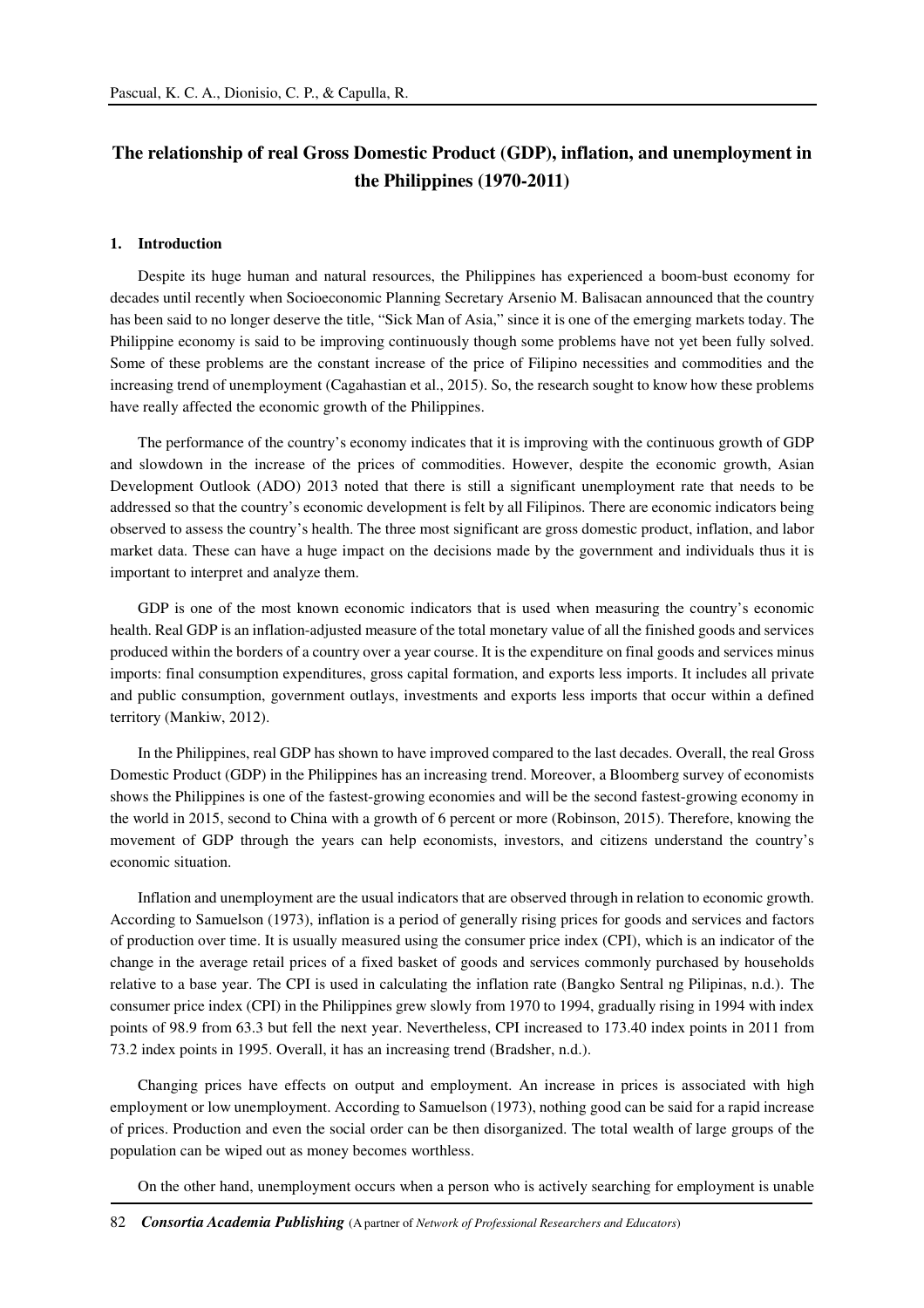to find work. Unemployed persons include those who are not employed, were available for work, and had tried to find employment during the previous four weeks. Also included are those waiting to be recalled to a job from which they had been laid off. Furthermore, the unemployment rate is the percentage of people in the labor force who do not have a job but were actively looking for a job divided by the number of people in the labor force (Mankiw, 2012).

There is a fluctuating trend in the number of unemployed persons from 1970 to 2004. The rate fell gradually in 2005 which might be caused by the new definition of unemployment adopted by the government in April 2015. This change in definition resulted in a reduction of the number of the unemployed persons by some 800 thousand to 1.5 million depending on the quarter of consideration. Nevertheless, it started to have a slow increasing trend again in the succeeding year. In general, it can be said that the graph has an increasing trend (Esguerra, 2010).

In a report released in January 2014 by the International Labor Organization (ILO), the Philippines had the highest unemployment rate for the previous year among the Association of Southeast Asian Nations (ASEAN) members with a 7.3 percent unemployment rate. Since real GDP, CPI, and number of unemployed persons matter to most people, it is important to understand their relationships. Each of these variables is intertwined with one another.

Another relationship is the Okun's Law, which states that there is a negative relationship between GDP and unemployment. Typically, growth slowdowns coincide with rising unemployment. This negative correlation between GDP growth and unemployment has been named "Okun's Law," after the economist Arthur Okun who first documented it in the early 1960s.

The researchers have become interested to know the real relationship existing between the real GDP and unemployment in the Philippines since although the country's GDP is growing, unemployment is still rising. According to Norio Usui, ADB senior economist, stated that "the Philippine economy continues to grow but Filipinos continue to suffer due to lack of job opportunity", (Xinhua, 2013). Furthermore, according to Asian Development Outlook (ADO) 2013, "persistently high" levels of unemployment remain a major concern in the country (Xinhua, 2013). About 7 percent of the 40 million labor force is unemployed based on the latest data on the National Statistics Office.

Determining whether the Philippines follows the relationship of real GDP and unemployment, as stated in the Okun's Law, can be useful for the country as the model can be used as a forecasting tool. As concluded in a study conducted by the Federal Reserve Bank of St. Louis, the "Okun's Law can be a useful guide for monetary policy." Hence, with the economic history of the Philippines and the relationships of gross domestic product, inflation, and unemployment, the researchers analyzed these three Philippine economic indicators in terms of their relationships and whether the said economic theories are applicable in the Philippine setting. Recognizing these three indicators as important variables for measuring economic health, their relationships were used as a guide in making government policies and strategies.

Ideally, economic growth is attached with a decrease in inflation and unemployment, while an increase in inflation is attached with a decrease in unemployment. However, in the Philippines, economic growth is usually accompanied with an increase in inflation and unemployment, which also shows that inflation and unemployment are moving in the same direction contradicting the ideal relationship. These make economists and policy makers confused leading to policies and strategies with inappropriate objectives.

For the government to further develop better policies and strategies for the improvement of the country's economy, the study empirically examined the relationship among these three indicators in the Philippines using the Philippines' real GDP, CPI, and number of unemployed persons from 1970 to 2011. It also attempted to add on studies about what contributes to the economic growth of the country through analyzing the relationship of these three indicators and it aimed to help government agencies (such as Bangko Sentral ng Pilipinas and Department of Labor and Employment) in doing programs directed at improving economic growth and also policy makers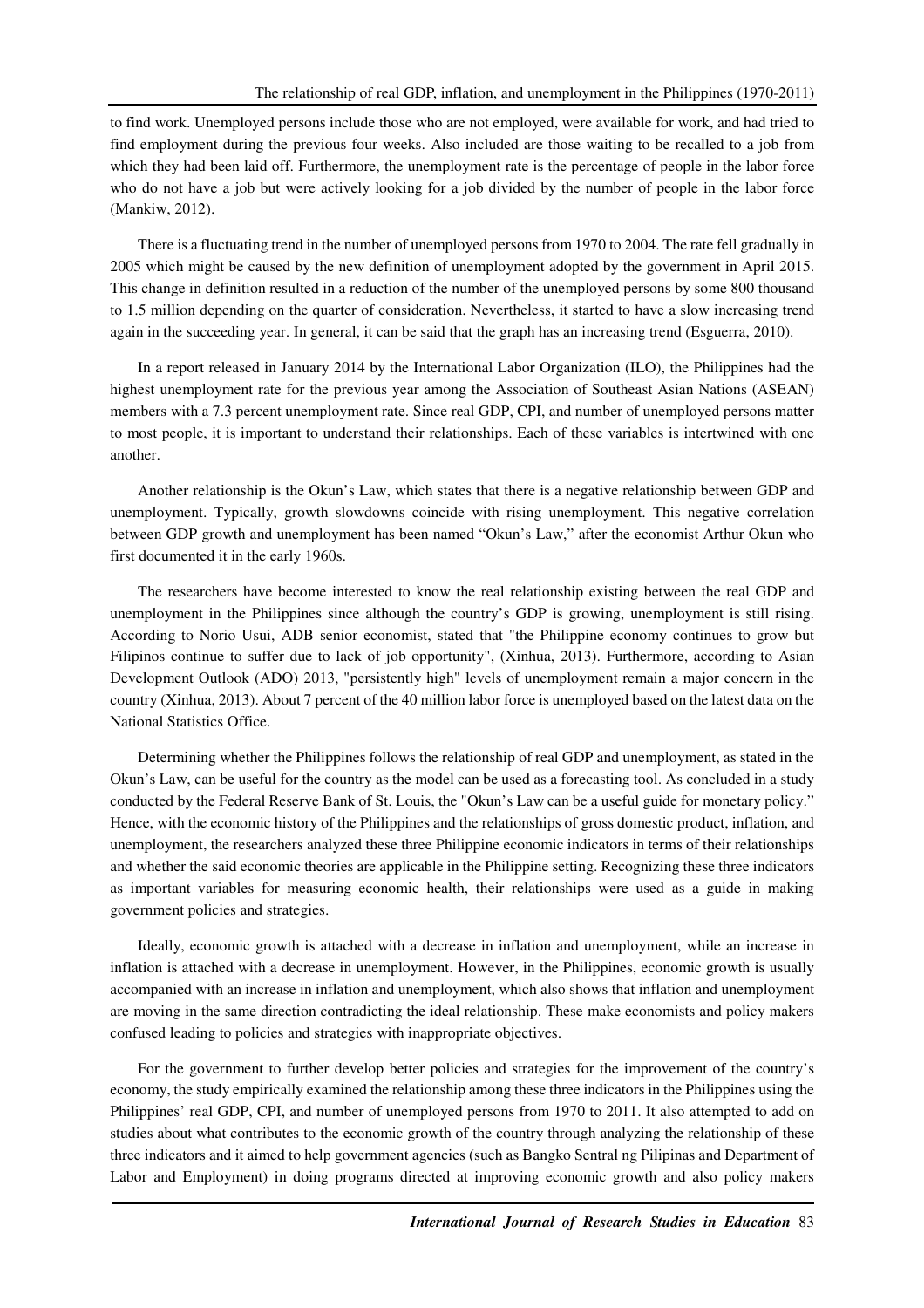because the results can serve as a guide in setting objectives when doing policies for the development of economic growth. In addition, investors would be able to use this as a reference if the economy is at its best since economic growth, inflation and unemployment are good indicators in analyzing economic health. This would also help the researchers in further understanding the economic theories.

# *1.1 Objectives of the study*

The goal of the study was to empirically examine the relationship among real GDP, inflation, and unemployment in the Philippines and specifically aimed to:

- $\triangleright$  determine the relationship between real GDP and inflation;
- $\triangleright$  determine the relationship between real GDP and unemployment; and
- $\triangleright$  determine the relationship between inflation and unemployment.

However, there were limitations as to the data since the data is only from 1970 to 2011—as all the variables were only available on these years, only inflation and unemployment were considered as determinants of real GDP—these variables were the two most important measures of economic health, and the empirical results—attained from the ADF test, Engle-Granger Cointegration test, VAR Model, and Granger Causality test.

#### **2. Review of related literature**

#### *2.1 GDP and inflation*

In Bangladesh, the present relationship between inflation and economic growth using annual data set on real GDP and CPI for the period 1980 to 2005 (Ahmed & Mortazam, 2005), showed that there is a statistically significant long-run negative relationship between the two. While, in Ethiopia, Girma (2012) also made a study about the short-run and long-run relationships between inflation and economic growth for the period 1980 to 2011 since he saw that the country's recent growth performance and considerable development gains were challenged by macroeconomic problems of high inflation. Using the Vector Auto Regression (VAR) model, it was shown that an increase in economic growth decreases inflation, whereas inflation does not have a significant effect on economic growth in the short run.

In the Philippines, a study was conducted by the Philippine Institute for Development Studies (Yap, 1996) that the relationship of economic growth and inflation was considered to explain the importance of controlling inflation. The determinants of inflation were reviewed to have a basis on the discussion of the policy regimes in the country. It showed that the Philippines is heavily dependent on external finance and has a myopic macroeconomic management, that is why the Philippines was led to a problem of coordinating the policies for economic growth with the policies for moderating inflation.

### *2.2 Unemployment and real GDP*

In the Philippines, with the study of IMF (Ide et al., 2011), the relationship between output growth and unemployment rate appears relatively weak. Multivariate time-series mode approach (VAR) including quarterly data on output growth and unemployment rate was used in this study to determine the strengths of the relationship among them. Although Okun's Law captures the relationship between these two variables, the correlation has been weaker in the Philippines. There may be some structural issues in the Philippine labor market as suggested by this weak relationship. One issue could be the high proportion of self-employed workers and unpaid family workers (40 percent of total employment), another is redundancy costs in the Philippines are relatively high and hiring/firing practices are relatively heavily regulated.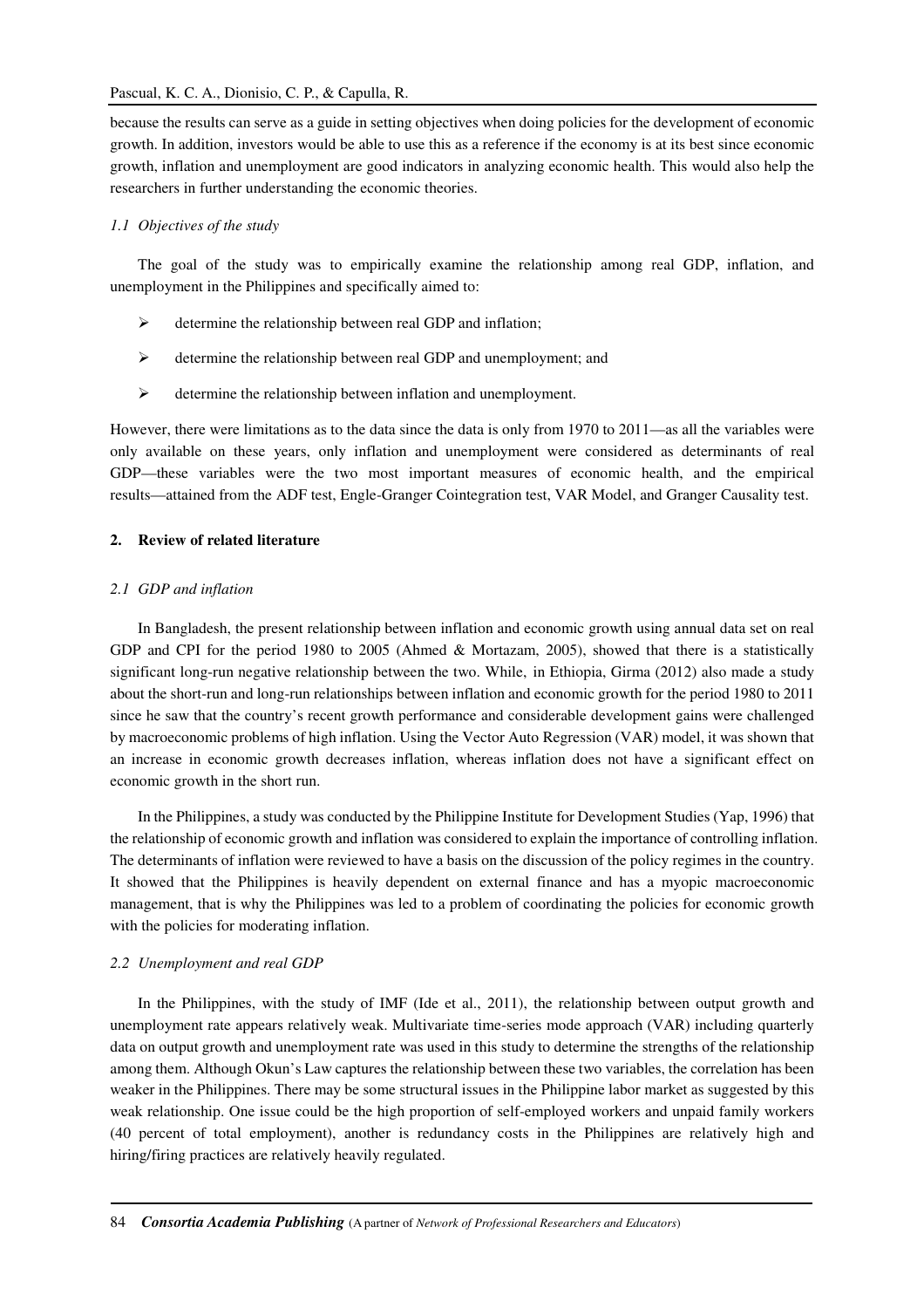Nain (2012) also made a study on unemployment and real GDP in a macroeconomic model and examined the validity of Okun's Law in selected ASEAN countries. He found out that whether a country is developed or still developing, it still has the problem of increasing unemployment. The Philippines in the 1980's showed a rapid decrease in economic growth while the unemployment rate was increasing. Okun's Law is non-existent in Indonesia and in the Philippines. Okun's Law is useful for policymakers and economists and can be used as a forecasting tool.

In the article by Pitterle and Zhang (2014) about the growth and unemployment rates of the Philippines, it stated that even though there had been outpouring growth from 2011 to 2013, there were no improvements in the labor market. Using a graph with GDP, unemployment, and underemployment rates from years 2005 to 2013, the Philippines remained high compared to other East Asian countries. Economists refer to this situation as "jobless growth".

According to Wen and Chen (2012), Okun's Law intends to show how much of a country's GDP may be lost when the unemployment rate is in its natural rate. This law is a good guide for monetary policies. The study also explained the logic behind the Okun's Law. Since labor is needed to produce output, there is a positive relationship between employment and output. From the formula stating that the total employment is equal to the labor force minus the unemployed, a negative relationship can be derived between output and unemployment. Nevertheless, the constancy and significance of Okun's Law depend on how the long-run movement of GDP and unemployment rate are defined. Okun's Law can only be a good guide for monetary policy if the natural rate of unemployment is correctly measured.

#### *2.3 Inflation and unemployment*

In the Philippines, in the newsletter of Faith Cacnio (2012), the relationship of inflation and unemployment has been perceived to have weakened from 2002 to 2011, which means that the Phillips curve has flattened. The newsletter also enumerated some reasons why there was a weakening link between the two variables. On the other hand, in the study of Furuoka, Harvey, and Munir (2013), the empirical findings found a long-run negative and causal relationship between unemployment and inflation, which can be an evidence for the existence of the Phillips curve. It was emphasized that unemployment rate is a "cause" in the relationship of these two variables. A decline in unemployment rate would cause an increase in inflation rate; inflation rate would not cause a decline in unemployment.

In Nigeria, Donga et al. (2013) examined the effect of inflation and unemployment on Nigeria's economic growth from 1986 to 2010, motivated by the Nigerian economy, which still has low per capita income and high inflation and unemployment rate despite its vast human and natural resources. The results showed a one-way causation running from inflation and unemployment to RGDP. Johansen Cointegration was also used in order to know if there is a long-run relationship between the variables, and it showed that despite the fact that there is no causation between inflation and unemployment, two cointegrating equation existed which means that there is a long-run relationship between economic growth, inflation, and unemployment. The results also discovered that inflation and unemployment have a positive impact on economic growth and that unemployment does not significantly affect economic growth, but a good performance of an economy in terms of per capita growth may be attributed to the inflation in the country.

# **3. Theoretical framework**

#### *3.1 Gross Domestic Product*

The economy's condition is usually assessed based on its total income earned by everyone in the economy or from the total expenditure on the economy's output of goods and services, a concept covered by GDP. These are both assumed to be equal because they both have two parties: a buyer and a seller. These are also the same because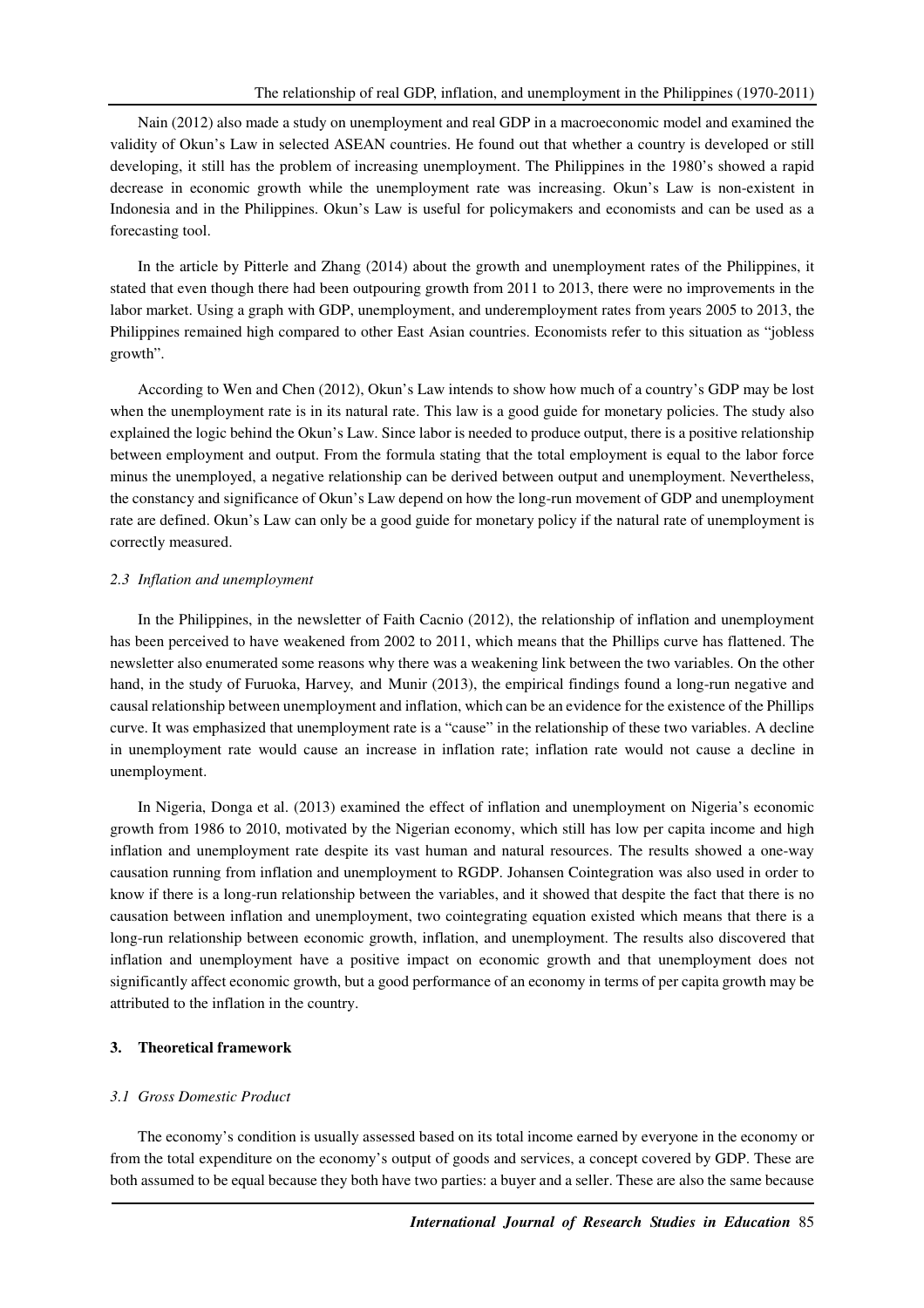in a perfect economy, it is assumed that a household spends all its income to buy all goods and services from firms, which then pays for the factors of production (Mankiw, 2012). For a more precise definition, GDP, as focused on total expenditure, is the market value of all final goods and services produced inside the country in a specific period, which adds up different kinds of products and services into a single value of economic activity. It includes all final goods that are currently produced in the economy and sold legally in the markets. The included goods and services are the tangible goods and intangible services. It measures the production within the geographic confines of a country, regardless of the nationality of the producer, and within a specific interval of time, usually per year (Mankiw, 2012).

The composition of GDP should be known to further explain it because people have different ways of spending their scarce resources. The equation below shows that GDP (Y) is divided into four components: consumption (C), investment (I), government purchases (G), and net exports (NX):

$$
Y = C + I + G + NX
$$

According to Mankiw (2012), consumption (C) is the spending of households on goods (durable and nondurable goods) and services (intangible, and education). Investment (I) is the purchasing of goods (capital equipment, inventories, and structures) that will be used in the future to produce more goods and services. Government Purchases (G) is the spending on goods and services by local, state, and federal governments. Net exports (NX) is equal to the foreign purchases of domestically produced goods (exports) minus the domestic purchases of foreign goods (imports). There are two types of GDP according to market prices used for valuing goods and services: (1) nominal GDP which uses current prices to put value on the economy's production of goods and services, and (2) real GDP which uses constant base-year prices to put value on the economy's production of goods and services. Economists use real GDP in analyzing the total quantity of the economy's produced goods and services to separate the effect of the changes in prices from time to time in the economy's production. Hence, since real GDP shows the economy's ability to satisfy people's needs and desires, real GDP is a good measure of economic well-being (Mankiw, 2012).

#### *3.2 Inflation*

Inflation is a sustained rise in the price level. Macroeconomists typically look at two measures of the price level at two price indexes: the GDP deflator and the Consumer Price Index. Consumer Price Index measures the cost of living by the cost of a specific list of goods and services over time while GDP deflator presents the average price of the final goods produced in the economy (Blanchard & Johnson, 2013).

#### *3.3 Unemployment*

People who would like to work but do not have jobs are not contributing to the economy's GDP. Therefore, unemployment affects the production of goods and services, which then affects the economic growth. When a country keeps all its workers fully employed, it attains a higher GDP (Mankiw, 2012). Unemployment is measured by the number of unemployed persons that includes people in the labor force who are not employed but can work and have tried to find work during a specific period, and those who are waiting to be recalled to a job they have been laid off (Mankiw, 2012).

#### *3.4 Classical economics*

According to Arnold (2013), in the classical economics economists believe that:

- $\triangleright$  Say's law exists, wherein supply creates its own demand and there is no overproduction or underproduction. Even if consumption decreases and savings increase, economic forces produce an equal increase in investment.
- Interest rates are flexible that move to a level where savings and investments are equal.
- $\triangleright$  The economy is self-regulating, wherein there is full employment and it produces Natural Real GDP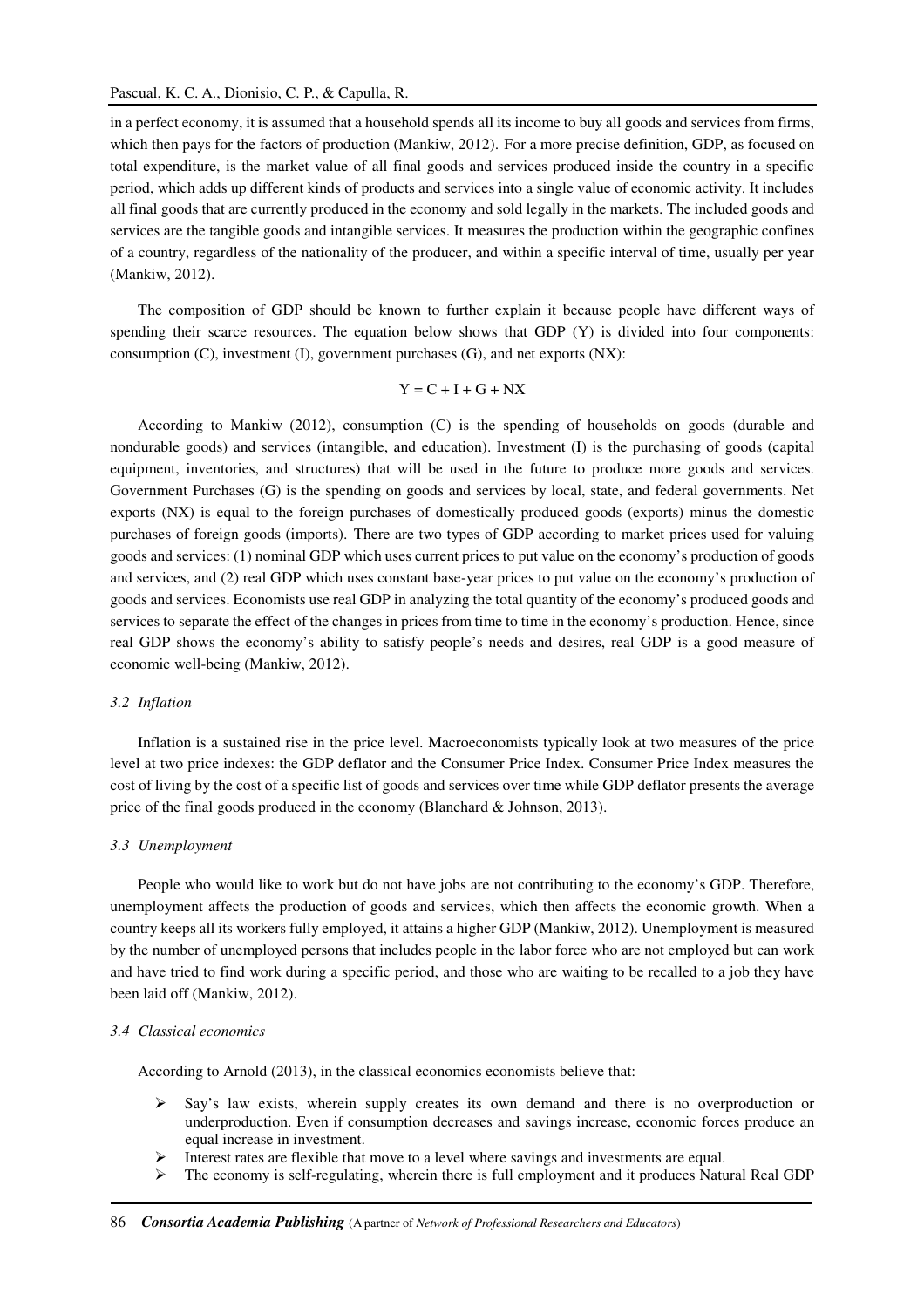#### norm.

- $\triangleright$  Prices and wages are flexible.
- $\triangleright$  Laissez-faire should be the policy prescription.

#### *3.5 Keynesian theory*

Aggregate Demand **(**AD) and Aggregate Supply (AS) curves compose the traditional Keynesian model suitably showing the relationship between inflation and growth (GDP).

#### *3.6 Aggregate supply*

In the short run, the model illustrates a critical feature that the AS curve is upward sloping rather than vertical. If the AS curve is vertical, a change on the demand side affects only prices. On the other hand, if it is upward sloping, both prices and output will be affected, holding that there are many factors affecting inflation and growth (Gokal & Hanif, 2004).

The 'dynamic adjustment' of the short-run AD and AS curves yields an adjustment path which exhibits an initial positive relationship between inflation and growth. However, this turns negative towards the latter part of the adjustment path. Based on the concept, producers feel that only their products' prices have increased while others are operating at the same price level. However, overall prices have risen. Thus, the producer continues to produce more, and output continues to rise. Blanchard and Kiyotaki (1987) also believe that the positive relationship can be due to agreements by some firms to supply goods later at an agreed price. Therefore, even if the prices of goods in the economy have increased, output would not decline, as the producer must fulfill the demand of the consumer with whom the agreement was made (Gokal & Hanif, 2004).

The adjustment process has two important features. One, there are instances when the output decreases and the inflation rate rises, indicating a negative relationship between inflation and growth. This phenomenon is termed as stagflation wherein inflation increases but output diminishes or remains stable. Two, the economy does not move directly to a higher inflation rate. Nevertheless, it follows a transitional path where inflation rises then falls. There is a short-run trade-off between output and the change in inflation, but no permanent trade-off between output and inflation (Gokal & Hanif, 2004).

#### *3.7 Okun's law*

Okun's Law is named after Arthur Okun who made an empirical relationship between unemployment and output. According to this law, the relationship between unemployment and the real GDP is negative or inverse, indicating that an increase in unemployment will have a decrease effect in real GDP (Vanita, 2010). This theory was used to have a reference on what relationship exists between gross domestic product and unemployment. Using this theory, the researchers were able to draw an assumption that there should be an inverse relationship between gross domestic product and unemployment.

#### *3.8 Phillips curve*

Phillips curve opposes that the economy must maintain a low unemployment rate because it will lead to an upward pressure on inflation. This relation was discovered in 1958 by a New Zealand economist, A. W. Phillips. Since then, the Phillips curve has been redefined as a relation between the change in the rate of inflation and the unemployment rate (Blanchard & Johnson, 2013). The Phillips curve was used as the basis for the relationship between inflation and unemployment. Through this, the researchers could assume that there is a negative relationship between inflation and unemployment.

#### *3.9 Nominal money growth*

The relationship among the three variables namely inflation, unemployment, and GDP can be illustrated by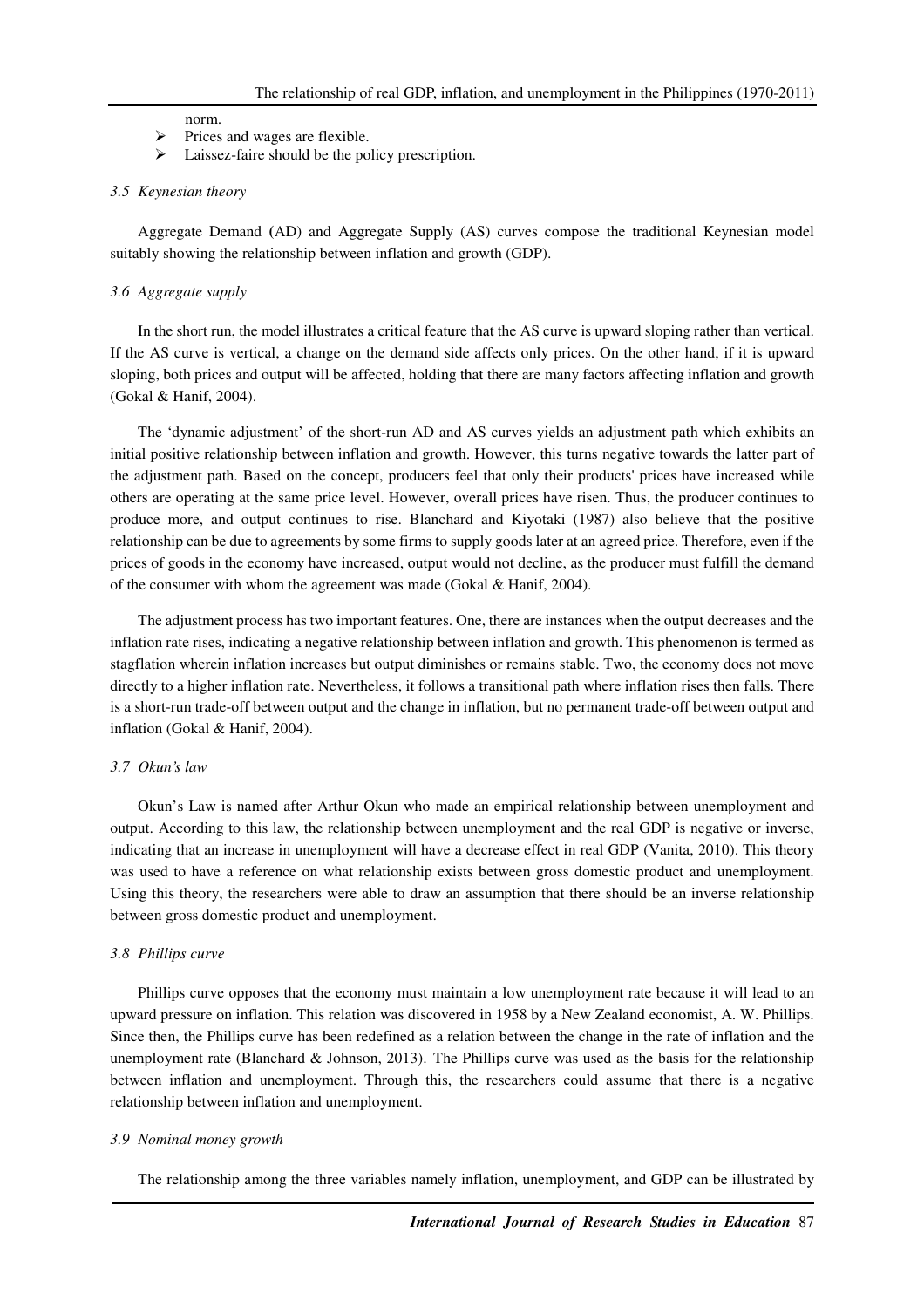# Pascual, K. C. A., Dionisio, C. P., & Capulla, R.

the effects of nominal money growth. Using aggregate demand relation, lower nominal money growth leads to lower real money growth given the initial rate of inflation, leading to a decrease in output growth. Moreover, Okun's Law illustrates that output growth below normal leads to an increase in unemployment. Finally, using Phillips Curve Relation, unemployment above the natural rate leads to a decrease in inflation. Initially, lower nominal money growth decreases output growth and increases unemployment. But after some time, inflation becomes sufficiently low that real money growth and output start to increase faster than the normal growth rate. Unemployment will start to turn around and start decreasing (Blanchard & Johnson, 2013).

# *3.10 Conceptual framework*



*Figure 1***.** Conceptual framework of the study

As shown in Figure 1, three models were formulated for this study. The first model shows that real GDP is a function of the number of unemployed persons, which represents the relationship between economic growth and unemployment. The second model shows that real GDP is a function of CPI representing the relationship between economic growth and inflation. The third model shows that CPI is a function of the number of unemployed persons depicting the relationship between inflation and unemployment.

# **Table 1**

*Summary of the Models* 

| Model          | Independent Variable | Dependent Variable |
|----------------|----------------------|--------------------|
| $GDP = f(CPI)$ | CPI                  | GDP                |
| $GDP = f(UP)$  | UР                   | GDP                |
| $CPI = f(UP)$  | I IP                 | <b>CPI</b>         |

*Note.* GDP = Real Gross Domestic Product in Philippine peso (millions).

 $UP =$  Number of unemployed persons in thousands.  $CPI =$  Consumer price index.

#### *3.11 Hypotheses*

1. Ho: There is no relationship between real GDP and inflation.

H1: There is a relationship between real GDP and inflation.

2. Ho: There is no relationship between real GDP and unemployment.

H1: There is a relationship between real GDP and unemployment.

3. Ho: There is no relationship between inflation and unemployment.

H1: There is a relationship between inflation and unemployment.

# **4. Research methodology**

#### *4.1 Data requirements*

A collection of quantitative and secondary data was accomplished to empirically analyze the relationship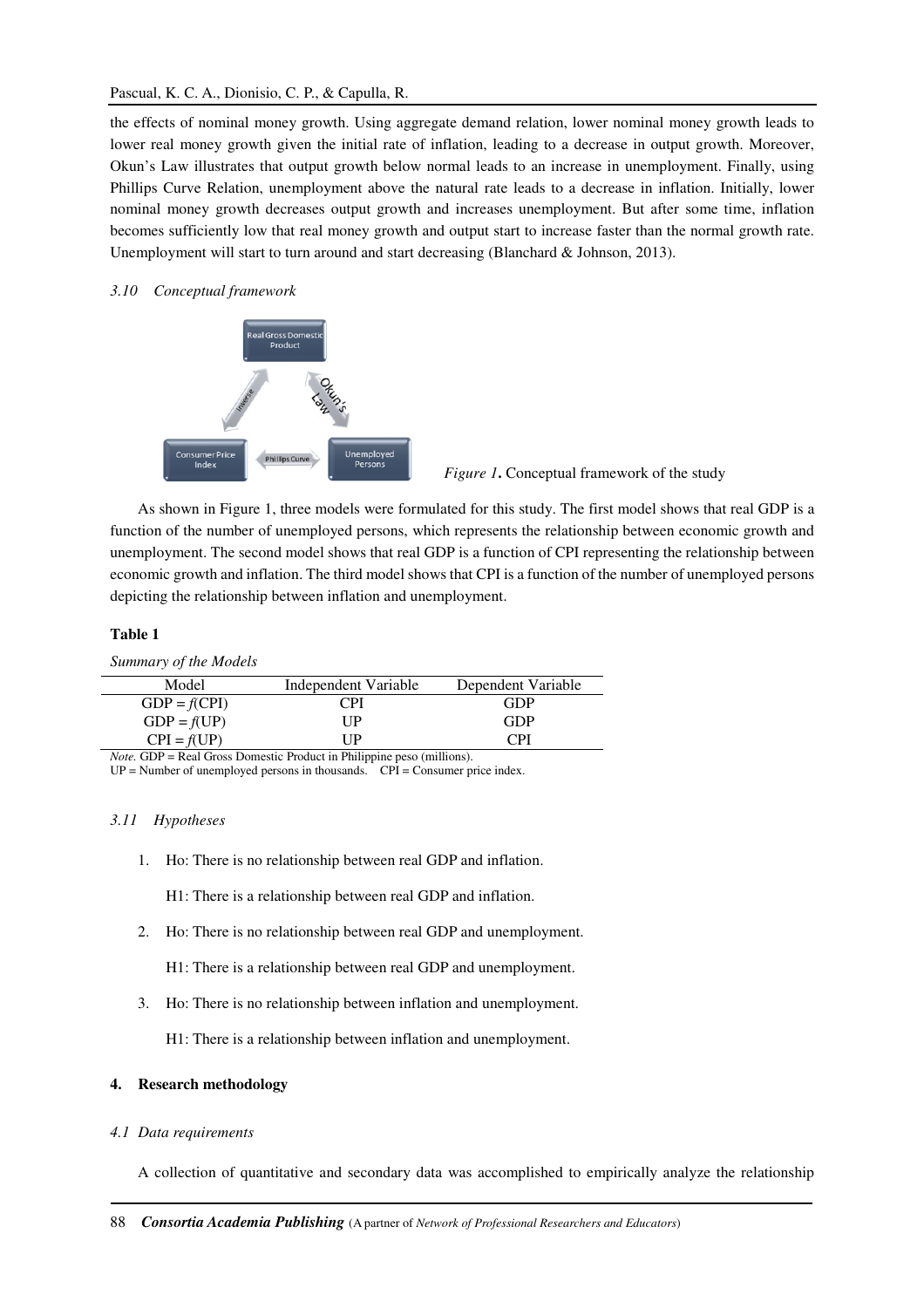between the variables. Secondary data were accurate to use since the researchers believe that the data from government agencies are factual in measuring the economic health of the Philippines. Since the tests used in this study required the quantitative data to be in their absolute amounts, the researchers did not use data in percentage form. The following variables were necessary for this study: real Gross Domestic Product, Consumer Price Index, and number of unemployed persons. The secondary time-series data used cover forty-two (42) years from 1970 to 2011.

# **Table 2**

|  |  |  | Variable codes, definition, and sources |
|--|--|--|-----------------------------------------|
|--|--|--|-----------------------------------------|

| Variable                  | Code       | Definition                                                                         | Source         |
|---------------------------|------------|------------------------------------------------------------------------------------|----------------|
| 1. Real Gross             | <b>GDP</b> | - the inflation-adjusted measure of "the total output within the geographic        | Bangko Sentral |
| Domestic Product          |            | boundaries of the country, regardless of the nationality of the entities           | ng Pilipinas   |
| (constant 2000 prices)    |            | producing the output." (BSP, 2013)                                                 |                |
| 2. Consumer Price         | <b>CPI</b> | - indicates the change in the average retail prices of a fixed basket of goods and | Philippine     |
| Index $(2000$ as base     |            | services commonly purchased by households relative to a base year. (NSO,           | Institute for  |
| year)                     |            | $n.d.$ )                                                                           | Development    |
|                           |            |                                                                                    | <b>Studies</b> |
| 3. Number of              | UP         | - sums up all persons who are 15 years old and over as of their last birthday      | Department of  |
| <b>Unemployed Persons</b> |            | and are reported as: (a) without work, b. currently available for work, and c.     | Labor and      |
|                           |            | seeking work. (BLES, n.d.)                                                         | Employment     |
|                           |            |                                                                                    |                |

# *4.2 Research techniques*

Different research approaches were employed in this study for the generation and analysis of data. This study is a quantitative research which is based on the analysis of the relationship of certain variables (Radwan, 2009). It is considered as quantitative research because it used numerical data like real Gross Domestic Product (GDP) in millions, consumer price index (CPI) for inflation, and number of unemployed persons for unemployment of the Philippines. Under quantitative research is the correlational design that allows the researchers to define the relationship of two or more measured variables that are not being controlled or being experimented (Jackson, 2011). Multiple regression analysis in Microsoft Excel was not used because it is not always appropriate to use the model for a time-series data, particularly if the series is not cointegrated.

Another approach used was the time-series analysis which shows the internal structure (such as autocorrelation or trend) of data taken through time that can be considered by the researchers (NIST/SEMATECH, 2012). Deductive research approach, which is usually known in testing a theory, was used. A deductive research approach was applied by the researchers in order to make a hypothesis to test a current theory. The researchers tested the relationships between real GDP and unemployment; real GDP and inflation; and inflation and unemployment to know if they exist in the country.

The study used the simple linear regression. According to Seltman (2009), the simple linear regression is the most considered analysis method when examining the relationship between a quantitative outcome (dependent variable) and a single explanatory variable (independent variable) in a given model. The researchers set the level of significance at 5% in conducting several tests that are as follow:

*Augmented Dickey-Fuller Test -* Augmented Dickey-Fuller Tests were used to determine the existence of unit roots. Unit root series, also known as a non-stationary series, has a time-varying mean, while no unit root series (a stationary series) is a series with mean value that does not differ with the sampling period and steadily returns to its mean value when fluctuations occur. When it is a unit root series, first differencing is done to become stationary (Paul, 1987).

For this test, the null hypothesis is that the variable has a unit root (non-stationary) and the alternative hypothesis is that the variable does not have a unit root (stationary). The decision rule is to reject the null hypothesis if the *p*-value of the ADF test statistic is less than the 0.05 level of significance. In contrast, accept the null hypothesis if the *p*-value of the ADF test statistic is greater than the 0.05 level of significance. When the test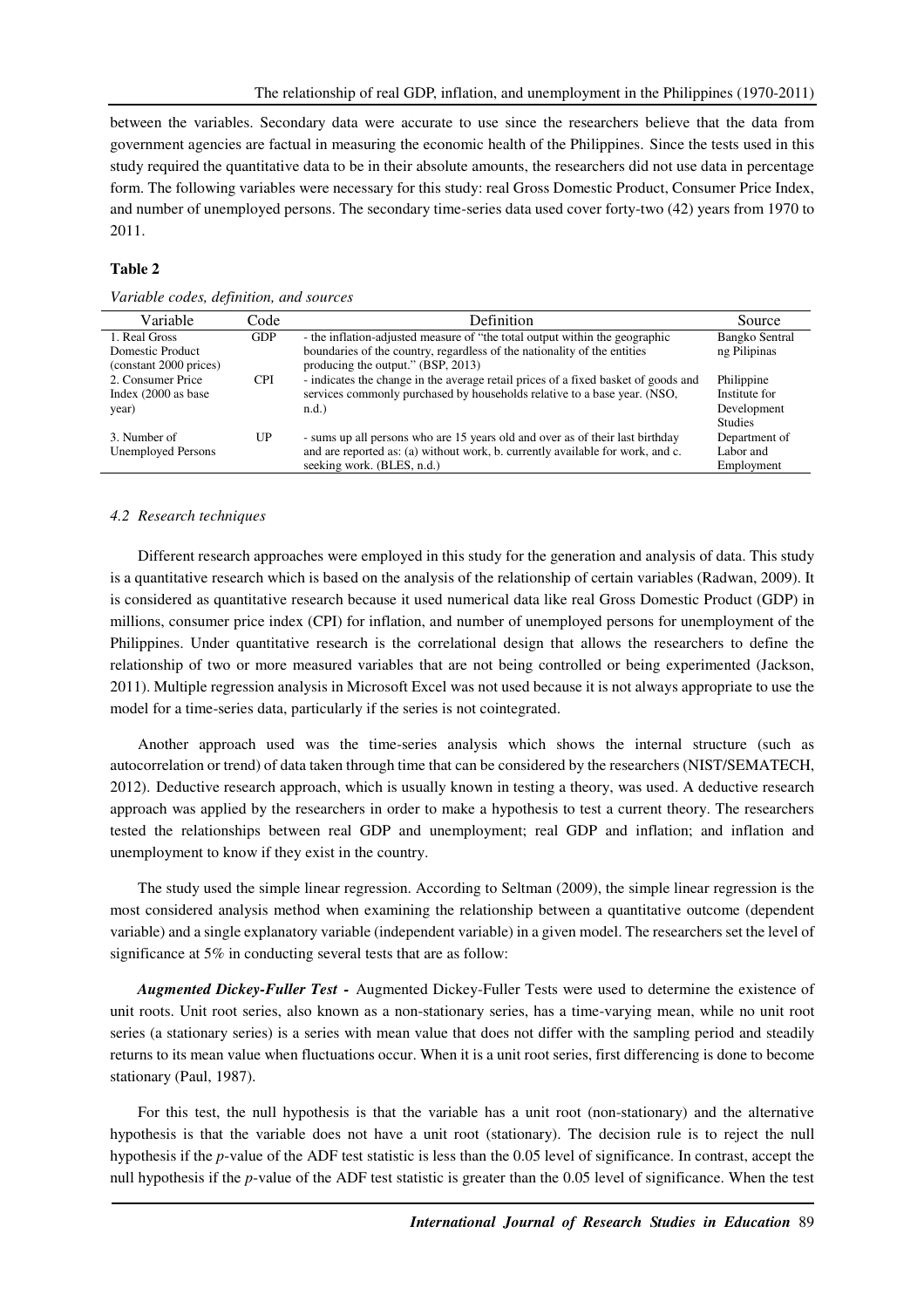# Pascual, K. C. A., Dionisio, C. P., & Capulla, R.

accepts the null hypothesis at the levels, then there is not enough evidence to conclude that the variable has no stochastic trend. Therefore, it is assumed that there is a stochastic trend, a higher degree of integration is required, which is called differencing, having the same decision rule with the first test. In the test for variables that are single differenced or I(1), the null hypothesis should be rejected to make the variables stationary (Tsay, 2001).

*Engle-Granger Cointegration Test -* Engle-Granger Test was used to test the cointegration when one independent variable was tested with a dependent variable at a time. This test determines if two variables have a long-run relationship. The null hypothesis is that it has no cointegration while the alternative hypothesis is that it has cointegration implying that the integrated dependent variable has a long-run relationship with at least one of the independent variables (Sjo, 2008). The study has the same null hypothesis and alternative hypothesis above, the decision rule is that when the *p*-values of Engle-Granger statics are greater than the .05 level of significance, the null hypothesis is accepted, and the series are not cointegrated. Therefore, linear regression is not a valid model for the long-run relationship of the variables. In contrast, when the *p*-values of Engle-Granger statics are less than the .05 level of significance, the null hypothesis is rejected and the alternative hypothesis is accepted indicating that the series are cointegrated and linear regression can be a valid model for the long-run relationship of the variables (Tsay, 2001).

*Vector Autoregressive (VAR) Models -* Vector Autoregressive Models was used to show the relationship of variables due to minor fluctuations in the series even if the variables were not cointegrated. These models are extensions of the univariate autoregressive model to a multivariate time series. These have also proven to be especially useful for describing the dynamic behavior of economic time series and for forecasting (Tsay, 2001).

In order to know whether the short-run relationship between variables is significant, the short-run model should be examined. For the test statistic to be significant in a 0.05 level, it should be greater than 1.96. There should be at least one significant test statistic per lag period for the short-run relationship to be significant. One way to interpret the estimated VAR model is the impulse response function which, according to Rossi (n.d.), is used to determine the impact of one standard deviation increase in each of the other variables on the dependent variable. Another way of interpreting the estimated VAR model is the variance decomposition which is used to determine the contribution of each of the other variables on the change in the dependent variable.

Graph residuals were also used in order to assess the quality of the regression. The residuals should be randomly distributed around zero and the scatter plot of the residuals should be disordered if the regression is good. The residuals should not show any trend since a trend would indicate that the residuals were not independent (Graphic Residual Analysis, n.d.).

*Granger Causality Test -* Another test done by the researchers was for causality. This test answers the question whether the two time series variables, *x* and *y,* cause each other, "*y* causes *x*" or "*x* causes *y*". Clive Granger (1969) defines *simple causality* as *"x* causes *y*" if the known past *x* decreases t variance of the errors in forecasting *y* apart from the variance of the errors from the known past *y* alone (Schwert, 1979). For this test, Granger Causality was used. Granger Causality examines whether changes in a variable will have an impact on other variables. For example, if a series *x* causes series *y*, then changes of *x* happened first then followed by changes of *y*. The null hypothesis states that xt does not Granger-cause yt and the alternative hypothesis that states xt does Granger-cause yt. The decision rule is that if the *p*-value is less than the .05 level of significance, then the null hypothesis is rejected. On the other hand, if the *p-*value is greater than the .05 level of significance, then the null hypothesis is accepted (Tsay, 2001).

*Diagnostic Tests -* It is important to determine if there was any violation of the assumptions on normality, homoscedasticity, and no serial correlation, so diagnostic tests such as Jarque-Bera Test, White's Noise Test, and Serial Correlation LM Test were implemented in the VAR models.

Test on Normality – Jarque-Bera Test using Cholesky Orthogonalization - The calculation of p-values for hypothesis testing typically is based on the assumption that the population distribution is normal. Therefore, a test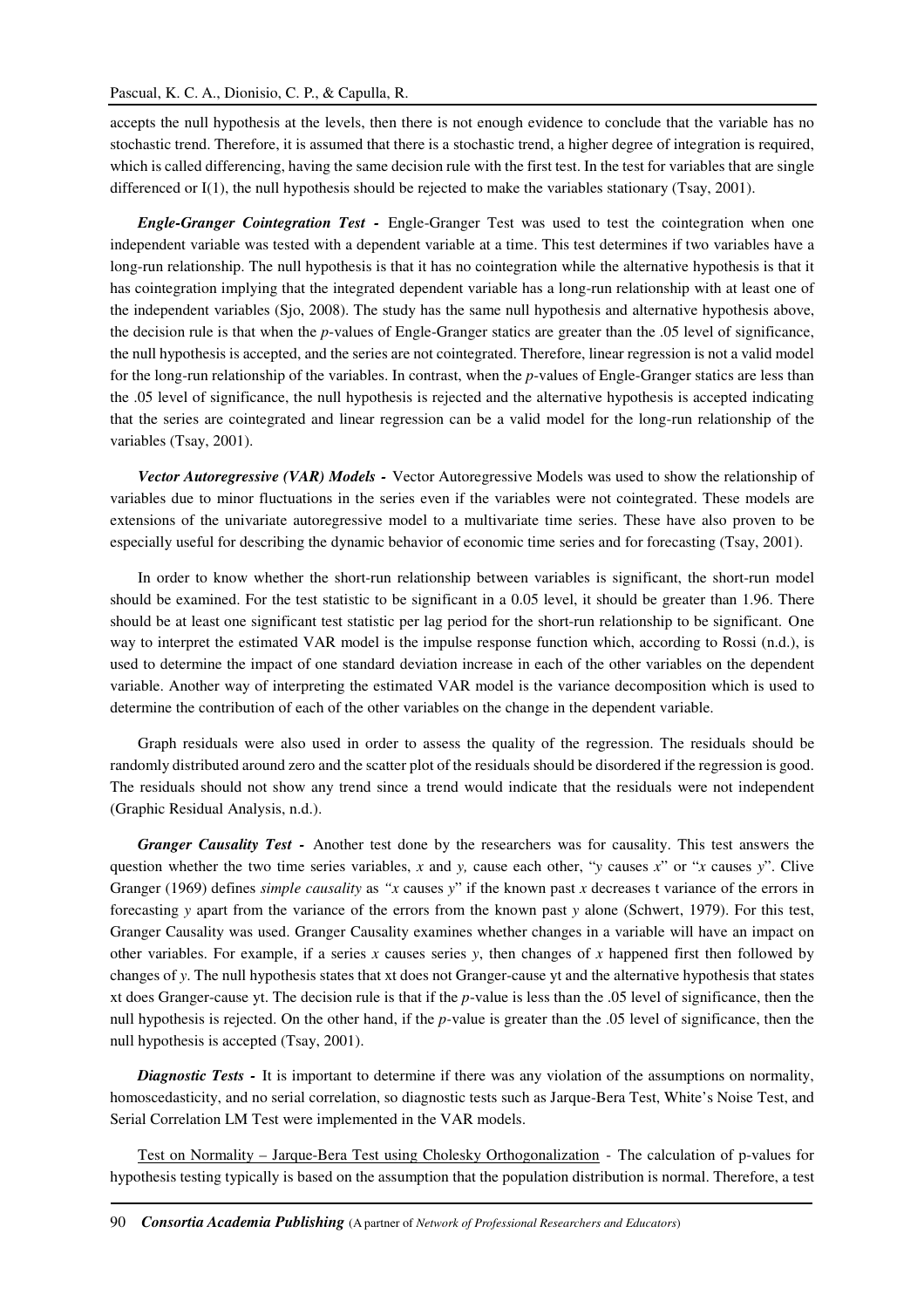of the normality assumption may be useful to conduct. The Jarque-Bera test is based on the sample skewness and sample kurtosis (Jarque Bera Test, 2012).

Test on Heteroscedasticity – White's Noise Test for Heteroscedasticity - Having a heteroscedastic trend is a violation of the use of linear regression models since models should be homoscedastic. Heteroscedasticity, or non-constant variability, refers to the circumstances present when the size of the error term differs across values of an independent variable ("Heteroskedasticity," n.d.). For testing heteroscedasticity, the researchers focused on White's test primarily because it would not require explicit formulation of the form of heteroscedasticity. In a single equation, setting the test amounts to adding the squares and cross-products of the original regressors to an auxiliary regression of the squared residuals on a constant term and testing the significance of these added terms (Doornik, 1996).

Test on Serial Correlation – Serial Correlation LM Test - Serial correlation occurs in time-series studies when the errors associated with a given time period carry over into future time periods. Serial correlation will not affect the unbiasedness or consistency of OLS estimators, but it does affect their efficiency. For this test, the serial correlation using Lagrange Model was used (Pindyck & Rubinfeld, 1991).

#### **5. Results**

# *5.1 Data processing procedures*





It was important to test if the gathered data's stochastic process was stationary or nonstationary since the study is time series which is under a stochastic process. To determine whether the time - series data was stationary or nonstationary, ADF test was conducted first. As shown in Figure 2, if the ADF test showed that the time-series data was nonstationary, the data could undergo through first differencing. Following the ADF was the Engle-Granger Cointegration test. If cointegration among variables existed, the linear regression model would be valid, and thus, the variables would have a long-run relationship.

If the variables did not exhibit cointegration or long-run relationship, Vector Autoregressive (VAR) Model would be employed to show relationship of variables due to minor fluctuations in the series and to capture the short-run relationship of the variables. The VAR model would be interpreted in four ways: the short-run model, impulse response function, the variance decomposition, and graph residuals. The short-run model would be used to determine whether the short-run relationship between the variables was significant or not. The impulse response function, on the other hand, would be used to find out the impact of one standard deviation increase in each of the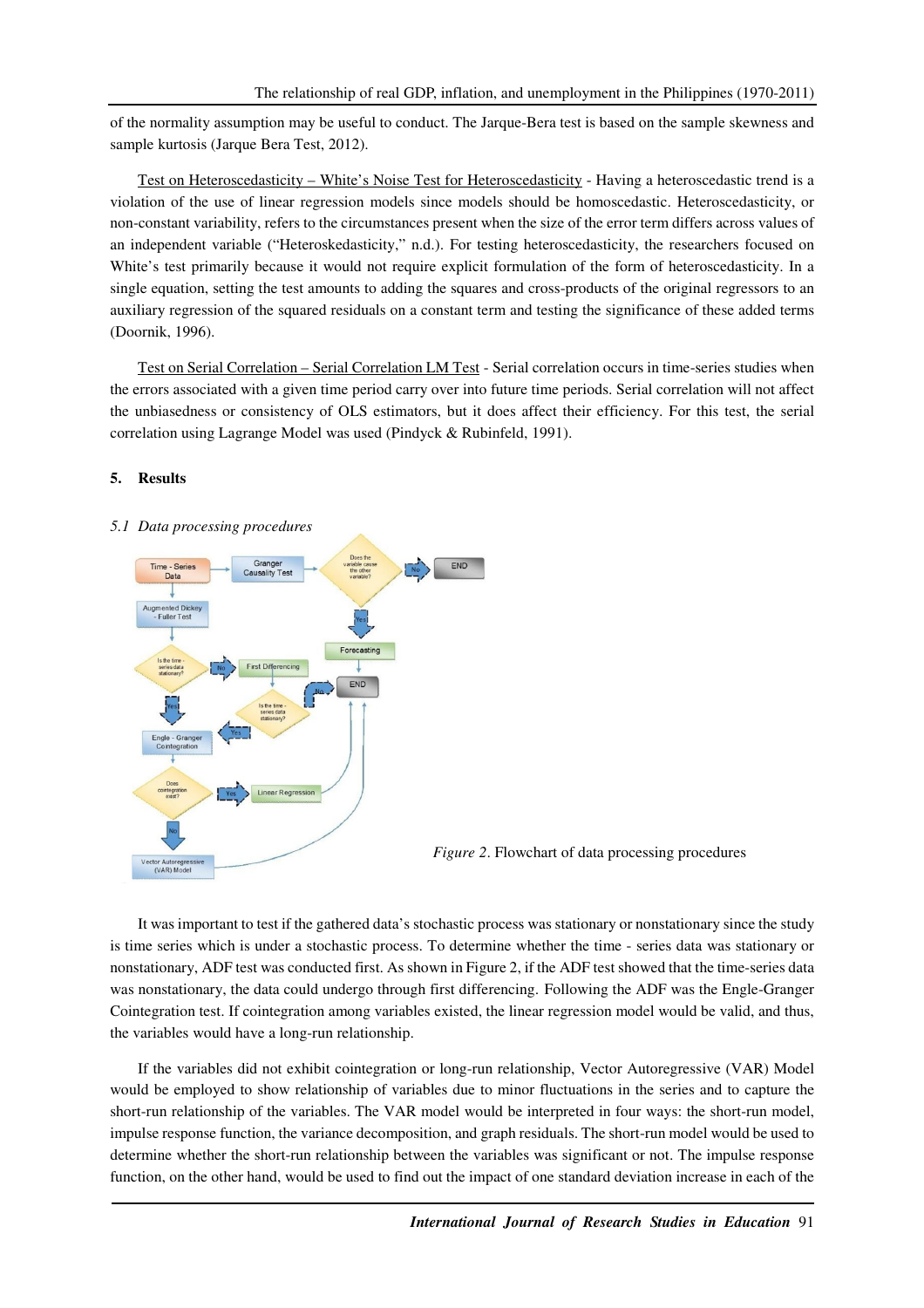other variables on the dependent variable. Meanwhile, variance decomposition would be analyzed to determine the contribution of each of the other variables on the change in the dependent variable. Graph residuals would also be used in order to assess the quality of the regression.

The estimated VAR models would be tested if there was any violation of the assumptions on normality, homoscedasticity, and no serial correlation using the Jarque-Bera Test, White's Noise Test, and Serial Correlation LM Test, respectively. Finally, a Granger Causality test would also be conducted to examine whether changes in a variable will have an impact on other variables.

*Augmented Dickey-Fuller Test -* This test was first done to determine the stochastic trend of the variables, whether it was non-stationary or stationary. Each ADF test of the variables showed that at level, the null hypothesis was accepted since its p-value was greater than the 0.05 level of significance. This implies that there is no stochastic trend. Hence, a higher degree of integration was done wherein the variables were integrated in the order one, I(1) or single differencing was needed to make it stationary.

# **Table 3**

*Summary of ADF test results* 

| Variables | $p$ - value ADF (at level) | $p$ - value ADF (at 1st Difference) | Order of integration |
|-----------|----------------------------|-------------------------------------|----------------------|
| GDP       | 3245                       | .0102                               | I(1)                 |
| CPI       | .0758                      | .0000                               | I(1)                 |
| ΠP        | .9134                      | .0000                               | I(1                  |
|           |                            |                                     |                      |

Therefore, these three variables have a stationary series, which means that the shocks in the trend were temporary and can be modeled since non-stationary data cannot be modeled.

*Engle-Granger Cointegration Test -* After testing the stochastic trend of the variables, variables with I(1) order of integration were tested for cointegration. The Engle-Granger cointegration test is done to know if the models had long-run relationships. In the three models, the null hypothesis was accepted because p-values were greater than the 0.05 level of significance. This means that there is no cointegration between the series. Therefore, a long-run relationship does not exist among the three models.

#### **Table 4**

*Summary of Engle-Granger cointegration test results*

| Model         | Dependent<br>Variable | Engle-Granger tau static<br>( <i>p</i> -value) | Engle-Granger z-static<br>( <i>p</i> -value) | Cointegration test results |
|---------------|-----------------------|------------------------------------------------|----------------------------------------------|----------------------------|
| GDP-CPI       | GDP                   | .9590                                          | 0.9507                                       | Not cointegrated           |
| <b>GDP-UP</b> | GDP                   | .8436                                          | 0.8202                                       | Not cointegrated           |
| CPI-UP        | CPI                   | .0351                                          | 0.0759                                       | Not cointegrated           |

Since long-run did not exist, the ordinary least squares (OLS) regression was not applicable for this study. However, the researchers had another option, which was to check the short-run relationship of the models.

*Vector Autoregressive Models -* Since none of the models were cointegrated, Vector Autoregressive (VAR) Models were used to check the short-run relationships of the models. These could show the relationships existing between the variables due to minor fluctuations in the series even if the variables were not cointegrated. There are three VAR models used in this study. Under the VAR model, the short-run model, the impulse response function (IRF), and the variance decomposition were formulated. The short-run model was used to know whether the short-run relationship between variables was significant. The impulse response function (IRF) was used to know the response of one standard deviation increase in each of the other variables on the dependent variable, in this case, GDP and CPI. Moreover, the variance decomposition was employed to determine the contribution of each of the independent variables and the past values of the dependent variable on the change in the dependent variable. Graph residuals were also used in order to assess whether the residuals showed any trend since a trend should not appear because it would indicate that the residuals were not independent. Major fluctuations or shocks in the movement of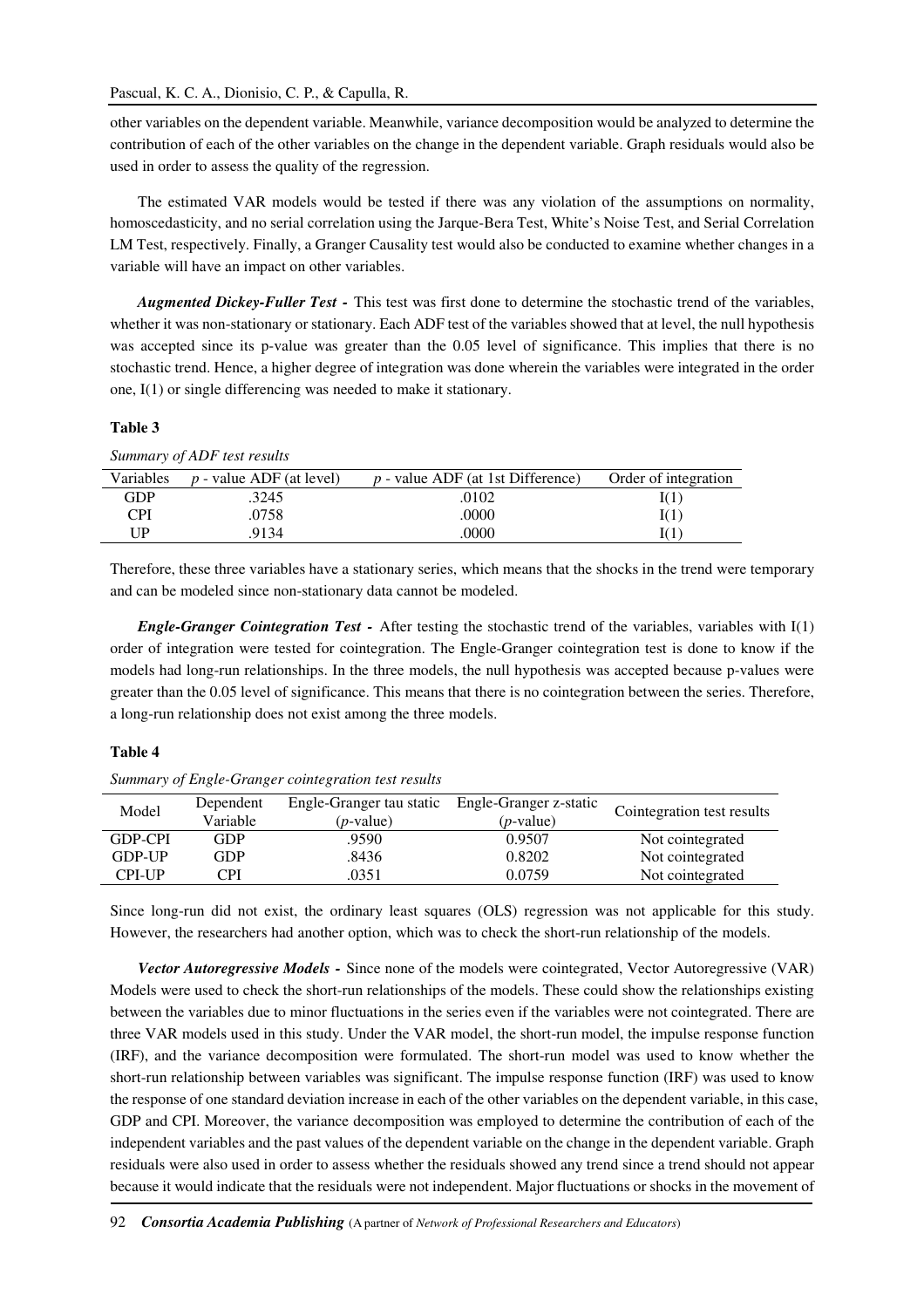the variables could also be seen from graph residuals.

# *GDP-CPI Model*

### **Table 5**

*GDP-CPI Model: Short-run model from VAR model* 

| Variable         | Parameter Estimate | Std. Error | <b>Test Statistic</b> |
|------------------|--------------------|------------|-----------------------|
| $DLOG(GDP(-1))$  | 0.501618           | 0.24684    | 2.03220               |
| $DLOG(GDP(-2))$  | $-0.414953$        | 0.21303    | $-1.94784$            |
| $DLOG(GDP(-10))$ | 0.031201           | 0.23545    | 0.13252               |
| $DLOG(GDP(-11))$ | $-0.354194$        | 0.21231    | $-1.66827$            |
| $DLOG(CPI(-1))$  | $-0.035152$        | 0.06745    | $-0.52117$            |
| $DLOG(CPI(-2))$  | $-0.025091$        | 0.06732    | $-0.37271$            |
| $DLOG(CPI(-10))$ | $-0.048097$        | 0.05373    | $-0.89515$            |
| $DLOG(CPI(-11))$ | $-0.077882$        | 0.05645    | $-1.37956$            |
|                  | 0.058030           | 0.02227    | 2.60569               |

Since there is at least one test statistic that is greater than 1.96, the short-run relationship between GDP and CPI is significant.

#### *Impulse Response Function (IRF) of GDP-CPI Model*



*Figure 3*. IRF of GDP-CPI model

Looking at Figure 3, a unit increase of CPI resulted in a 0.015 decrease in standard deviation of GDP. The effect of the change from CPI would take GDP three periods to return to its regular short-run movement. Then in the 4<sup>th</sup> period, it increased to 0.05, which went down again in the 6<sup>th</sup> period. Through the 6<sup>th</sup> period to 10<sup>th</sup> period, the effect of a unit increase of CPI resulted in a stable or near the regular short-run movement of GDP. These mean that the initial response of GDP to a shock in CPI is a decrease.

#### *Variance Decomposition of GDP-CPI Model*

#### **Table 6**

| Period | S.E.     | DLOG(GDP) | DLOG(CPI) |
|--------|----------|-----------|-----------|
|        | 0.030190 | 73.03567  | 26.96433  |
| 2      | 0.034584 | 69.66143  | 30.33857  |
| 3      | 0.034650 | 69.76911  | 30.23089  |
| 4      | 0.035589 | 69.75682  | 30.24318  |
| 5      | 0.035888 | 69.59194  | 30.40806  |
| 6      | 0.035894 | 69.60228  | 30.39772  |
| 7      | 0.035966 | 69.60135  | 30.39865  |
| 8      | 0.035987 | 69.58885  | 30.41115  |
| 9      | 0.035988 | 69.58979  | 30.41021  |
| 10     | 0.035993 | 69.58969  | 30.41031  |

*Note*. Cholesky Ordering: DLOG (CPI) DLOG (GDP).

Although there had been an increase from the  $1<sup>st</sup>$  to the  $2<sup>nd</sup>$  period in CPI's contribution for GDP, which was around 3.4%, it increased by just a very minimal amount from the  $2<sup>nd</sup>$  to the 10<sup>th</sup> period. Thus, the changes in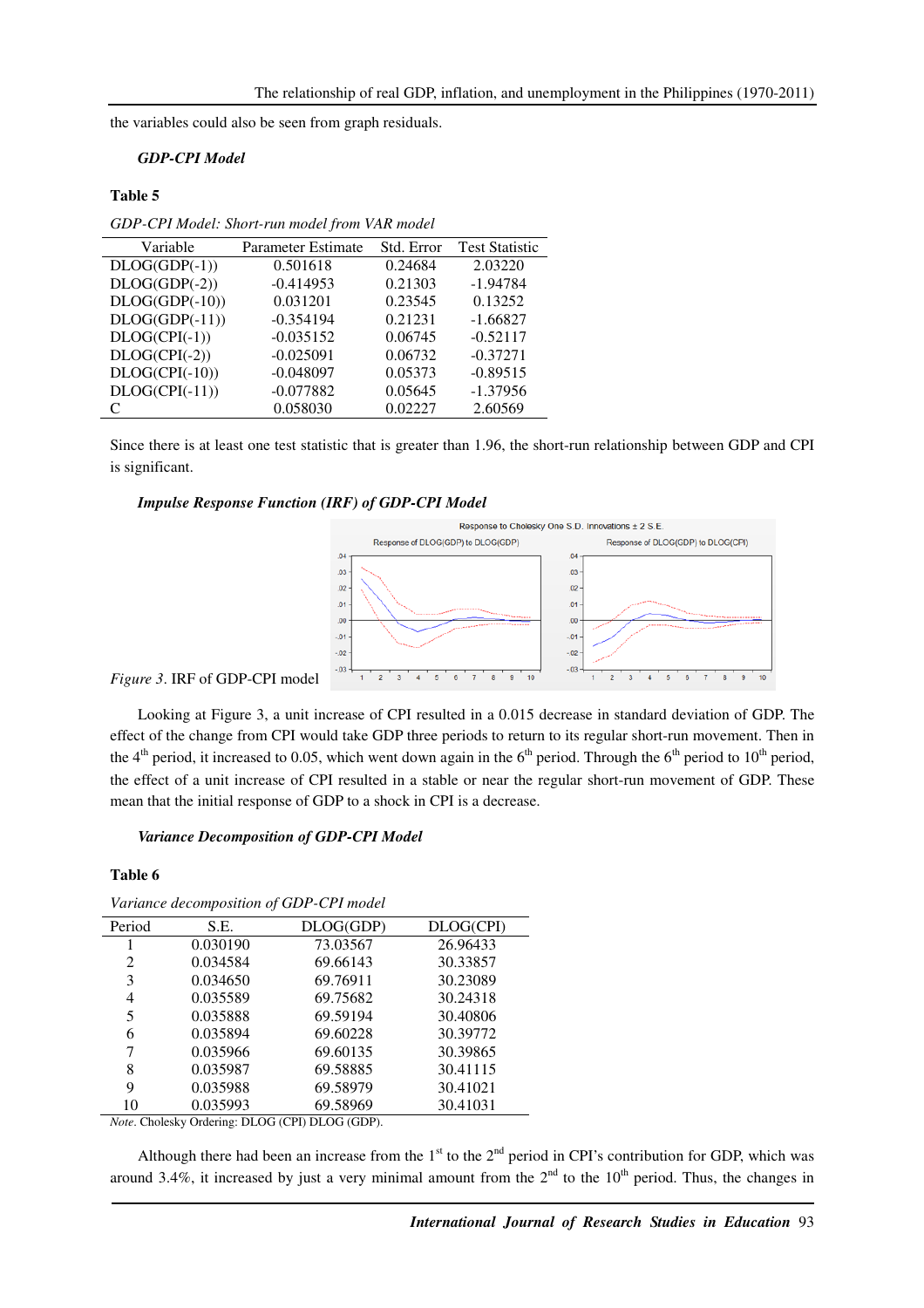GDP were mainly attributed to itself through its past values. For example, looking at the decomposition of period 5, when GDP experiences some shock, 69.59% of the time GDP is the source and the remaining 30.41% could be traced back to CPI. With this, it can be said that GDP is influenced by 69.58% to 73.04% of GDP itself while 26.96% to 30.41% is by CPI. Nevertheless, it cannot be said that the contribution of CPI to GDP is insignificant although it is small. DLOG(GDP) Residua

# *Graph Residuals*



*Figure 4.* Graph residuals of GDP-CPI model

Figure 4 shows the graph residuals for GDP and CPI respectively. As seen in the first graph, GDP moved outside the Bartlett band (broken lines) in 1984. The Philippines in 1984 faced serious challenges to its political and economic stability—the aftermath of martial law which became visible after the death of Benigno Aquino Jr. This event made some people lose their confidence over the government and doubt the Philippine's ability to commit to its international obligations, which caused a sharp decrease in domestic economic activity (Malin, 1985). Also, industrial utilization largely declined because the allocation of foreign exchange heavily affected the import-substituting industries. This was worsened by a high interest policy that attempted to capture the private capital outflows and negated the inflationary effects of devaluation. Thus, real GDP in 1984 declined by 7.3 percent (Yap, 1996).

# *GDP-UP Model*

#### **Table 7**

*GDP-UP model: Short-Run model from VAR model* 

| <b>Variable</b> | Parameter Estimate | Std. Error | <b>Test Statistic</b> |
|-----------------|--------------------|------------|-----------------------|
| $DLOG(GDP(-1))$ | 0.490726           | 0.14568    | 3.36849               |
| $DLOG(UP(-1))$  | $-0.003730$        | 0.03048    | $-0.12235$            |
|                 | 0.018644           | 0.00736    | 2.53390               |

Since there is at least one test statistic that is greater than 1.96, the short-run relationship between GDP and UP is significant.

#### *Impulse Response Function (IRF) of GDP-UP Model*



# *Figure 5*. IRF of GDP-UP model

Looking at Figure 5, a unit increase of UP resulted in a 0.005 decrease in standard deviation of GDP. The effect of the change from UP would take GDP around four periods to come back to its regular short-run movement. Then in the next period the effect of a unit increase of UP resulted in a stable movement of GDP.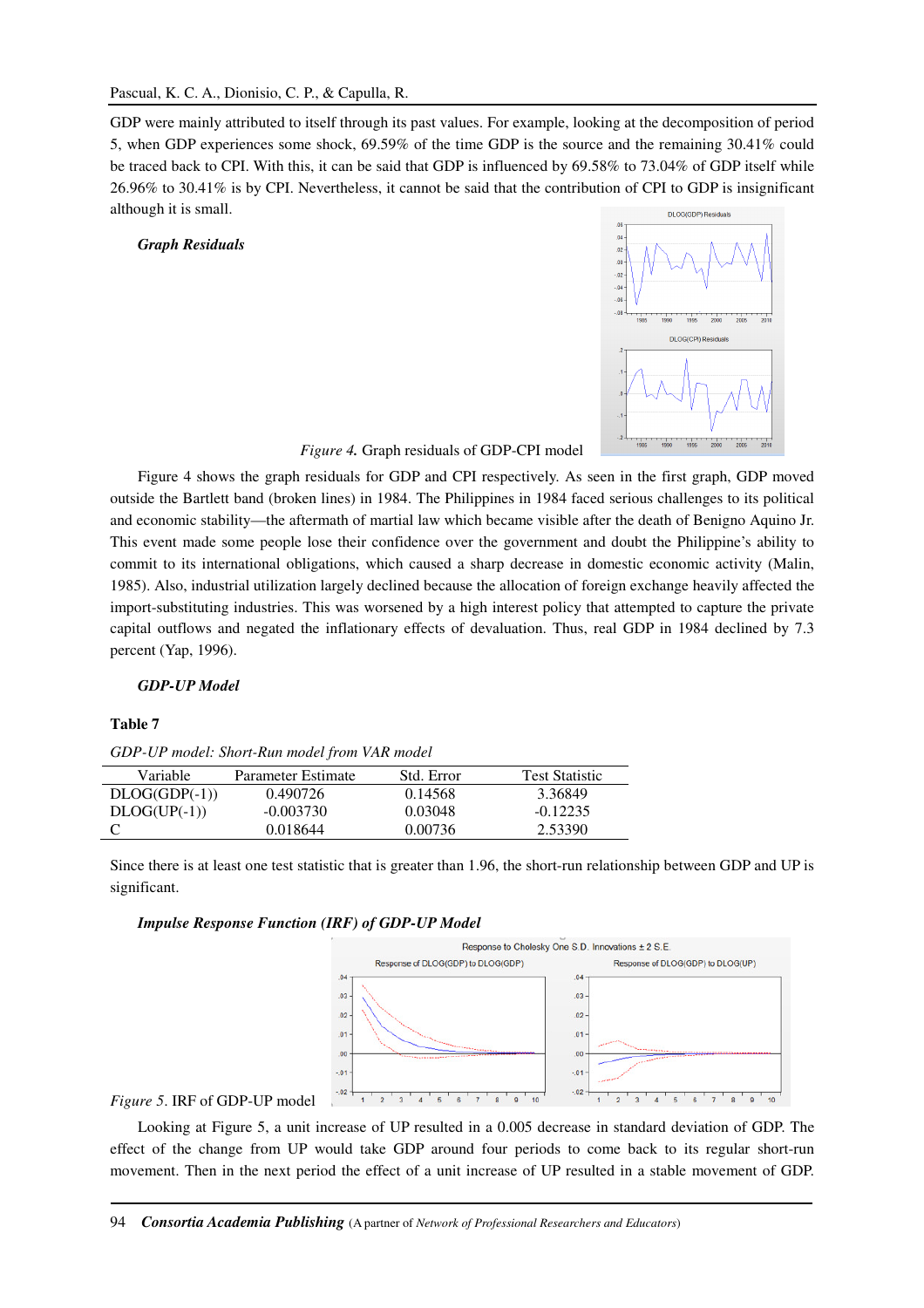These mean that the initial response of GDP to a shock in UP is a decrease.

# *Variance Decomposition of GDP-UP Model*

#### **Table 8**

| Variance decomposition of GDP-UP model                                                                                           |          |           |          |
|----------------------------------------------------------------------------------------------------------------------------------|----------|-----------|----------|
| Period                                                                                                                           | S.E.     | DLOG(GDP) | DLOG(UP) |
|                                                                                                                                  | 0.029688 | 96.43843  | 3.561572 |
| 2                                                                                                                                | 0.033120 | 96.14697  | 3.853032 |
| 3                                                                                                                                | 0.033904 | 96.12462  | 3.875384 |
| 4                                                                                                                                | 0.034092 | 96.11601  | 3.883985 |
| 5                                                                                                                                | 0.034138 | 96.11433  | 3.885671 |
| 6                                                                                                                                | 0.034149 | 96.11388  | 3.886123 |
| 7                                                                                                                                | 0.034152 | 96.11377  | 3.886229 |
| 8                                                                                                                                | 0.034153 | 96.11375  | 3.886255 |
| 9                                                                                                                                | 0.034153 | 96.11374  | 3.886261 |
| 10                                                                                                                               | 0.034153 | 96.11374  | 3.886263 |
| $\alpha$ $\alpha$ $\alpha$<br>$\mathbb{R}^n$ $\wedge$ $\wedge$ $\mathbb{R}^n$ $\wedge$ $\wedge$ $\wedge$ $\wedge$ $\mathbb{R}^n$ |          |           |          |

*Note*. Cholesky Ordering: DLOG(UP) DLOG(GDP).

In Table 8, there was a very minimal increase from the  $1<sup>st</sup>$  to the  $4<sup>th</sup>$  period in UP's contribution for GDP. However, after the  $4<sup>th</sup>$  period, UP's contribution was almost not moving. With these, it is shown that the changes in GDP could be mainly attributed to itself through its past values. For example, looking in the decomposition of period 5, when GDP experienced some shock, 96.11% of the time GDP was the source and the remaining 3.89% could be traced back to UP. It can be said that GDP is influenced by 96.11% to 96.44% of GDP itself while 3.56% to 3.89% is because of UP. Nevertheless, it cannot be said that the contribution of UP to GDP is insignificant although it is very small. DLOG(GDP) Resid

#### *Graph Residuals*



*Figure 6*. Graph residuals of GDP-UP model

Figure 6 shows the graph residuals for GDP and UP respectively. As seen in the first graph, GDP moved outside the Bartlett band in 1984. During this year, the capital inflow in the country decreased so there is not enough investment for new jobs. Therefore, there has not been enough employment in the country. This can affect the domestic production of the country.

# *CPI-UP Model*

#### **Table 9**

*CPI-UP model: Short-Run model from VAR model* 

| Variable          | Parameter Estimate | Std. Error | <b>Test Statistic</b> |
|-------------------|--------------------|------------|-----------------------|
| $DLOG(CPI(-1))$   | $-0.471091$        | 0.19360    | $-2.43330$            |
| $DLOG(CPI(-10))$  | 0.412282           | 0.16406    | 2.51294               |
| $DLOG(UP(-1))$    | 0.013404           | 0.14897    | 0.08998               |
| $DLOG(UP(-10))$   | 0.023162           | 0.12736    | 0.18186               |
| C                 | 0.068056           | 0.03074    | 2.21382               |
| @ISPERIOD("1985") | 0.300753           | 0.13235    | 2.27236               |
|                   |                    |            |                       |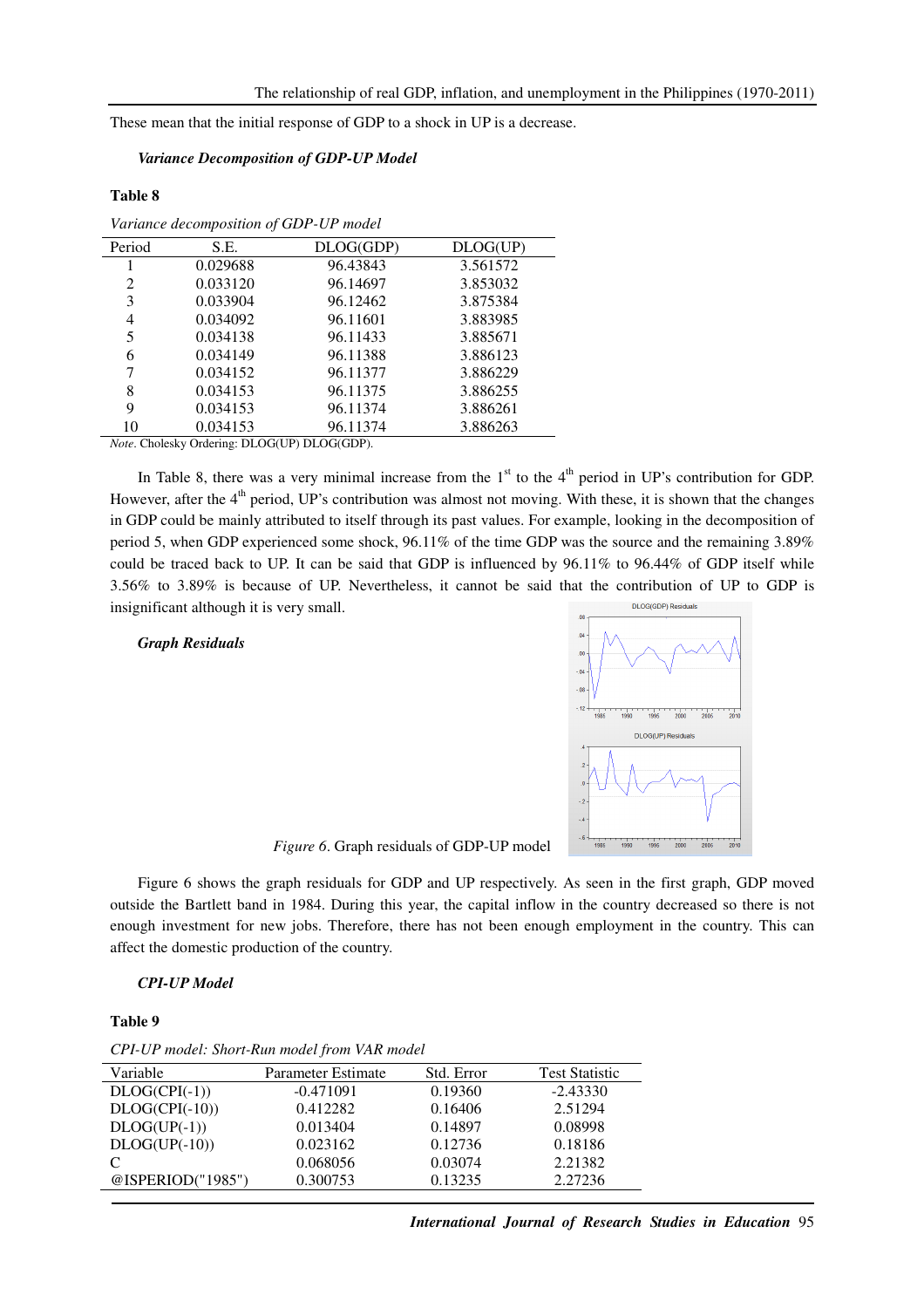Since there is at least one test statistic that is greater than 1.96, the short-run relationship between CPI and UP is significant.

Here, there might be something significant that had happened during 1985, for it appeared as a significant period affecting CPI according to the test employed. In 1985, the Philippines experienced the strongest storm—Typhoon Nitang, which affected the level of prices. It might also be due to the shifts in government monetary and fiscal policy to capture the effects of increased disaster - induced inflation or to finance additional government expenditure (Benson, 1997).

# *Impulse Response Function (IRF) of CPI-UP Model*



*Figure 7.* IRF of CPI-UP model

Figure 7 shows a unit increase of UP did not result in an increase or decrease in standard deviation of CPI. This means that CPI has no initial response to a shock in UP and might be due to the minimal contribution of UP to CPI, as shown in the next table.

# *Variance Decomposition of CPI-UP Model*

#### **Table 10**

*Variance decomposition of CPI-UP model* 

| $\ldots$ . $\ldots$ . $\ldots$ . $\ldots$ . $\ldots$ . $\ldots$ . $\ldots$ . $\ldots$ . |          |           |          |
|-----------------------------------------------------------------------------------------|----------|-----------|----------|
| Period                                                                                  | S.E.     | DLOG(CPI) | DLOG(UP) |
|                                                                                         | 0.109990 | 99.99887  | 0.001128 |
| 2                                                                                       | 0.121598 | 99.97481  | 0.025192 |
| 3                                                                                       | 0.124013 | 99.96861  | 0.031389 |
| 4                                                                                       | 0.124539 | 99.96721  | 0.032787 |
|                                                                                         | 0.124654 | 99.96690  | 0.033096 |
| 6                                                                                       | 0.124680 | 99.96684  | 0.033164 |
|                                                                                         | 0.124685 | 99.96682  | 0.033179 |
| 8                                                                                       | 0.124686 | 99.96682  | 0.033182 |
| 9                                                                                       | 0.124687 | 99.96682  | 0.033183 |
| 10                                                                                      | 0.124687 | 99.96682  | 0.033183 |

*Note*. Cholesky Ordering: DLOG(UP) DLOG(CPI).

In Table 10, there was a very minimal increase from the  $1<sup>st</sup>$  to the  $4<sup>th</sup>$  period in UP's contribution for CPI. However, after the 4<sup>th</sup> period, UP's contribution was almost not moving similar to the case of the GDP-UP model. It is shown that the changes in CPI are mainly attributed to itself through its past values. For example, looking in the decomposition of period 5, when CPI experienced some shocks, 99.97% of the time CPI was the source and 0.03% could be traced back to UP. It can be said that CPI is influenced by 99.97% to 99.99% of CPI itself while 0.001% to 0.033% is because of UP. Nevertheless, it cannot be said that the contribution of UP to CPI is insignificant although it is very small.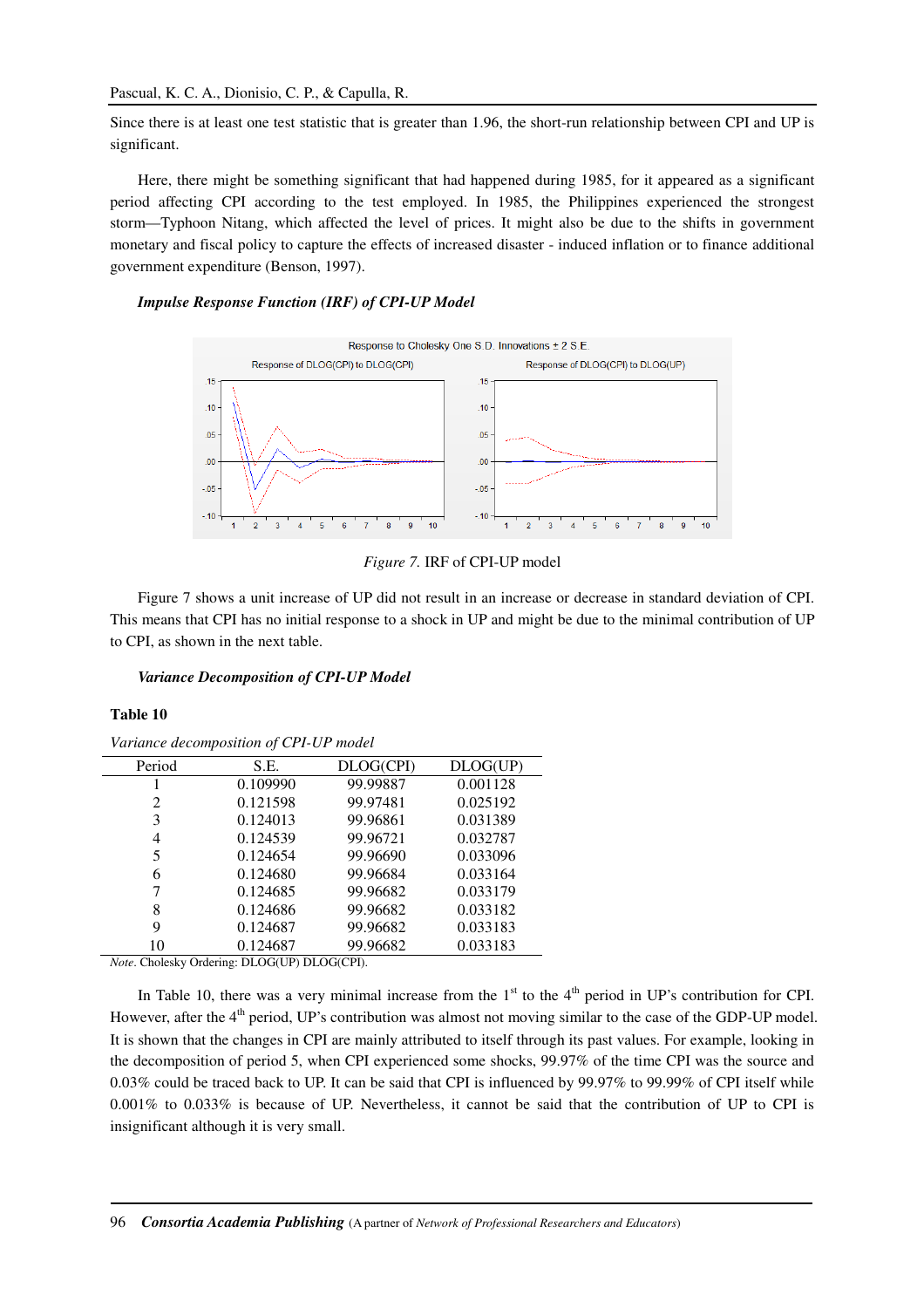# *Graph Residuals*



*Figure 8*. Graph residuals of CPI-UP Model

Figure 8 shows the graph residuals for CPI and UP, respectively. As seen in the first graph, CPI moved outside the Bartlett band (broken lines) in 1984. This movement might be because of certain events during that year as mentioned earlier.

In 1984, the Philippines faced serious challenges like natural disasters and shifts in government monetary and fiscal policy. Typhoons affected the economy as lower growth rate, higher inflation, and an increase in the rate of unemployment were achieved. Typhoon Nitang (1984), affected 1.6 million people as 108, 219 homes were destroyed and 142,653 more were damaged. These resulted in Marcos' declaration of state of calamity. The said typhoon contributed to price inflation during the years 1984-1985. The increases in the price index followed a very erratic path due to macroeconomic instabilities, as well as the presence of El Niño in the northern islands of the Philippines (National Disaster Coordinating Council, n.d.).

Furthermore, the impact of world recession on Philippine export markets influenced this period as adverse movements in the country's high interest rates and excessive reliance on foreign borrowing with short-term maturities lingered (Benson, 1997).

#### *5.2 Diagnostic checking*

This checking was necessary to determine if the estimated VAR models had any violation on the assumptions of no serial correlation, homoscedasticity, and normality. The following tests were implemented under 5% level of significance in which the null hypotheses would be rejected for each of the tests if any of the values would be less than .05. To determine if there was any violation of the assumptions on normality, homoscedasticity, and no serial correlation, the estimated VAR models were tested. The following tests were implemented under 5% level of significance. The null hypotheses would be rejected for each of the tests if any of the values was less than .05.

*Test on Normality* – Jarque-Bera Test using Cholesky Orthogonalization.

*Test on Heteroscedasticity* – White's Noise Test for Heteroscedasticity.

*Test on Serial Correlation* – Serial Correlation LM Test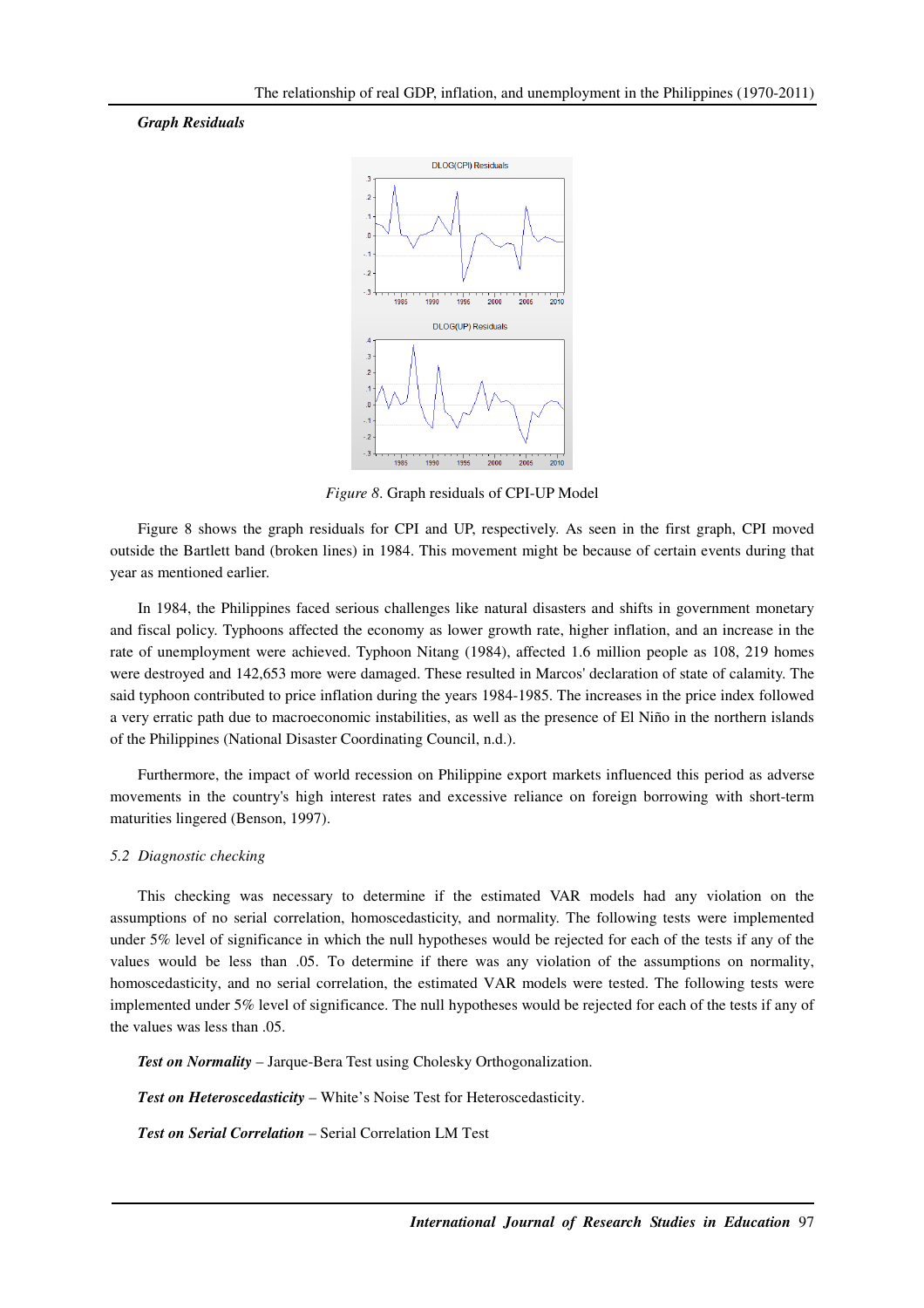| `able |
|-------|
|-------|

#### *Test on normality*

| Dependent Variable | Independent Variable | Jarque-Bera | <i>p</i> -value | Result     |
|--------------------|----------------------|-------------|-----------------|------------|
| GDP                | PI                   | 5.369763    | .2514           | Normal     |
| GDP                | ΊP                   | 30.79723    | .0000           | Non-normal |
| CPI                | ΊP                   | 16.68241    | .0022           | Non-normal |

The error terms of the GDP-CPI model were normally distributed at the 0.05 level of significance. However, the models for GDP-UP and CPI-UP rejected the null hypothesis that the model's residuals are on normality because their *p*-values were less than the .05 level of significance. Therefore, the two models have a problem with non-normality. Nevertheless, it was accepted because according to Luetkepohl (2011), the normality assumption is not a necessary condition for validity of many statistical procedures related to VAR models as long as the normality assumption was rejected due to kurtosis and skewness as was the case for the two models.

# **Table 12**

*Test on heteroscedasticity* 

| Dependent Variable | Independent Variable | <i>p</i> -value | Result        |  |
|--------------------|----------------------|-----------------|---------------|--|
| GDP                | $\gamma_{\rm PI}$    | 1377            | Homoscedastic |  |
| GDP                | ПP                   | .4142           | Homoscedastic |  |
| CPI                | ПP                   | 1494            | Homoscedastic |  |
|                    |                      |                 |               |  |

As shown in Table 12, at the .05 level of significance, all null hypotheses were accepted, and all the variables are homoscedastic. Therefore, the models do not have problems on heteroscedasticity.

# **Table 13**

*Test on serial correlation* 

| Dependent Variable | Independent Variable | Result                             |
|--------------------|----------------------|------------------------------------|
| GDP                | CPI                  | Serial Correlation $(10^{th}$ lag) |
| GDP                | I IP                 | No Serial Correlation              |
| וסי                | I IP                 | No Serial Correlation              |

For the assumption on serial autocorrelation, the Serial Correlation LM test showed that there is a serial correlation between the error terms for the GDP-CPI model but there appears no correlation between the error terms for VAR models of GDP-UP and CPI-UP at the .05 level of significance.

*Granger Causality Test -* Another test used was the Granger Causality Test. This test examined whether changes in *x* variable would have an impact on *y* variable and vice versa. The null hypothesis stated that *x* variable does not Granger-cause *y* variable and the alternative hypothesis stated that *x* variable does Granger-cause *y* variable.

#### **Table 14**

| Summary of the Granger Causality test results |  |
|-----------------------------------------------|--|
|-----------------------------------------------|--|

| <b>Decision</b>                            | <i>F</i> -statistic | <i>p</i> -value |
|--------------------------------------------|---------------------|-----------------|
| DLOG(CPI) does not Granger Cause DLOG(GDP) | 1.03090             | .3676           |
| DLOG(GDP) does not Granger Cause DLOG(CPI) | 0.76535             | .4730           |
| DLOG(UP) does not Granger Cause DLOG(GDP)  | 0.64465             | .5311           |
| DLOG(GDP) does not Granger Cause DLOG(UP)  | 1.68772             | .2001           |
| DLOG(UP) does not Granger Cause DLOG(CPI)  | 0.08085             | .9225           |
| DLOG(CPI) does not Granger Cause DLOG(UP)  | 0.37179             | .6923           |

As shown in Table 14, all the null hypothesis was accepted because the p-values were greater than the 0.05 level of significance. This means that the variables do not Granger-cause each of their respective pair variables. Therefore, the changes in one variable does not have an impact on its respective pair variable.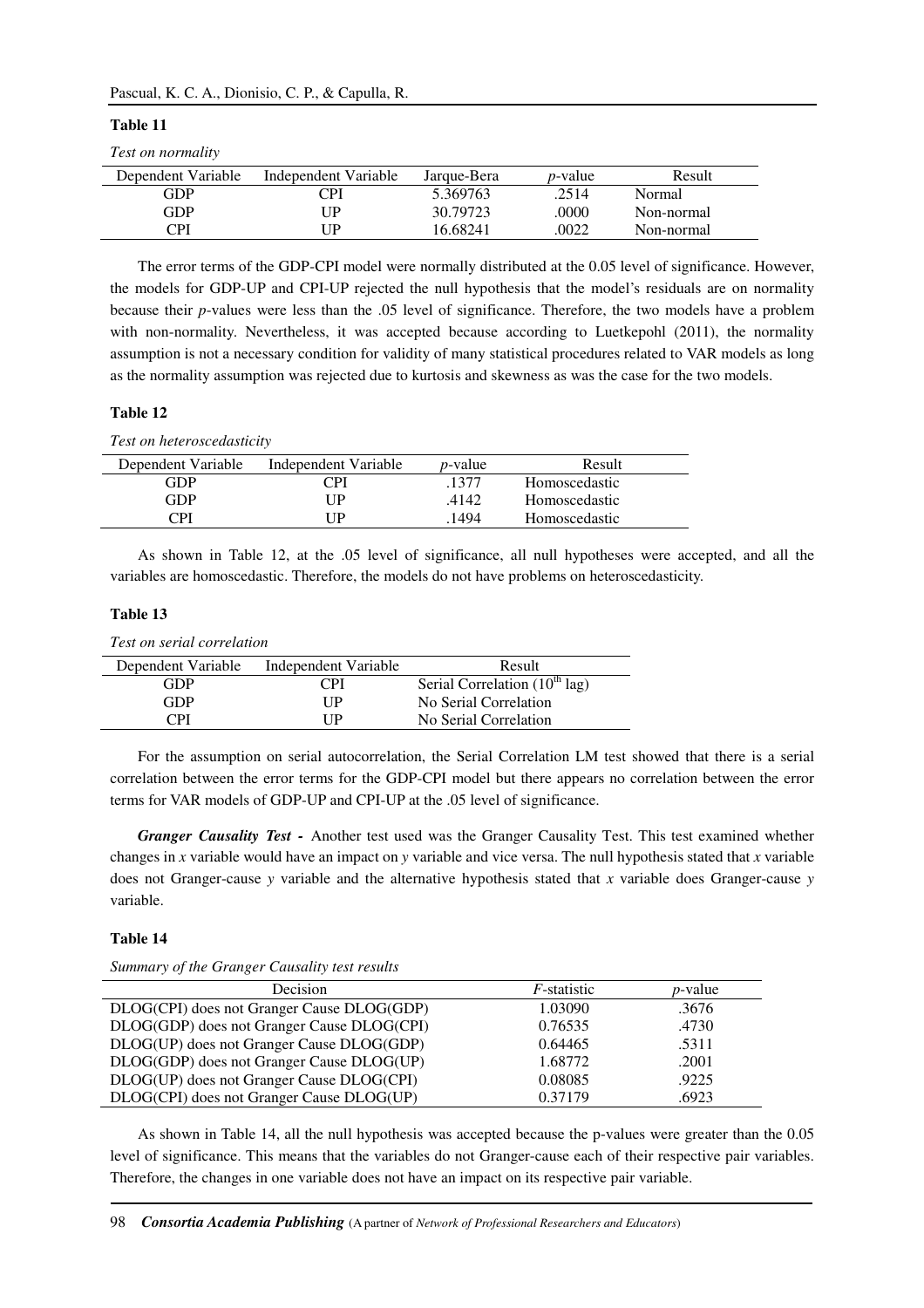#### *5.3 Summary*

All Three variables exhibit an I(1) order of integration and have a stationary series and can be modeled as shown by the ADF test results. The Engle-Granger cointegration test states that all the models are not cointegrated, which means that they do not constitute long-run cointegrating relationships. Hence, the researchers have not used regression to see the relationships among the variables. Despite the variables being not cointegrated, the researchers were still able to test the short-run relationships between each variable using the VAR model.

There is an existing significant short-run relationship in all models as shown by the short-run model. Also, from the VAR model, the IRF depicts that when a shock happens with independent variable CPI, the dependent variable GDP is affected only in the first three years before it returns to its short-run trend. Meanwhile, when a shock happens with UP, GDP is affected only in the first four years before its return to its short-run trend. However, in the CPI-UP model, CPI has no initial response to a shock in UP.

Using the variance decomposition, the GDP-CPI model shows that the contribution of CPI to GDP is small since the change in GDP is caused by 69.58% to 73.04% of GDP itself through its past values while 26.96% to 30.41% is because of CPI. Then, in the GDP-UP model, the contribution of UP to GDP is very minimal since GDP is changed by approximately 96% of GDP itself while 3.56% to 3.89% is because of UP. Similarly, the independent variable UP has a very minimal contribution to its dependent variable CPI in the CPI-UP model since the change in CPI is influenced by approximately 99% of CPI itself while 0.001% to 0.033% is because of UP. Nevertheless, although the contributions range from small to very minimal, it still cannot be said that these contributions are insignificant.

In order to be sure that there are no violations on any of the model assumptions, all models have been tested for normality, heteroscedasticity, and serial correlation. Granger Causality Test was also to know whether changes in a variable have an impact on other variables. Unfortunately, all the variables do not Granger-cause each other.

#### **6. Conclusion**

This study empirically examines the relationships among real GDP, inflation, and unemployment in the Philippines using the yearly data collected from government agencies for the period 1970 to 2011. The researchers conclude that there exist significant short - run relationships between real GDP and CPI; between real GDP and UP; and between CPI and UP. Therefore, in the short-run, the null hypotheses of the study should be rejected, and the following alternative hypotheses should be accepted:

- $\triangleright$  H1: There is a relationship between real GDP and inflation.
- $\triangleright$  H1: There is a relationship between real GDP and unemployment.
- $\triangleright$  H1: There is a relationship between inflation and unemployment.

The model of GDP and CPI shows that an increase in CPI initially decreases real GDP in the first year, but the decrease lessens until the third year, and then it returns to its short-run trend. It is also found that the contribution of CPI to the change of real GDP ranges from 26.96% to 30.41%. Meanwhile, in the model of GDP and UP, an increase in UP initially decreases real GDP in the first year but the decrease lessens until the fourth year and returns to its short-run trend. The contribution of UP to the change of real GDP ranges from 3.56% to 3.89%. Unfortunately, the direction of change in the model of CPI and UP is not identified, but it is found that the contribution of UP to the change of CPI ranges from 0.001% to 0.033%.

Simply put, there is an inverse relationship between CPI and real GDP until the third year as it returns to its short-run trend because of the fluctuating tendency. As for the relationship between UP and real GDP, there is an inverse relationship also until the fourth year as it returns to its short-run trend due to the fluctuating tendency, too. Unluckily, the direction of change of CPI and UP is not determined. Moreover, the verifications if inverse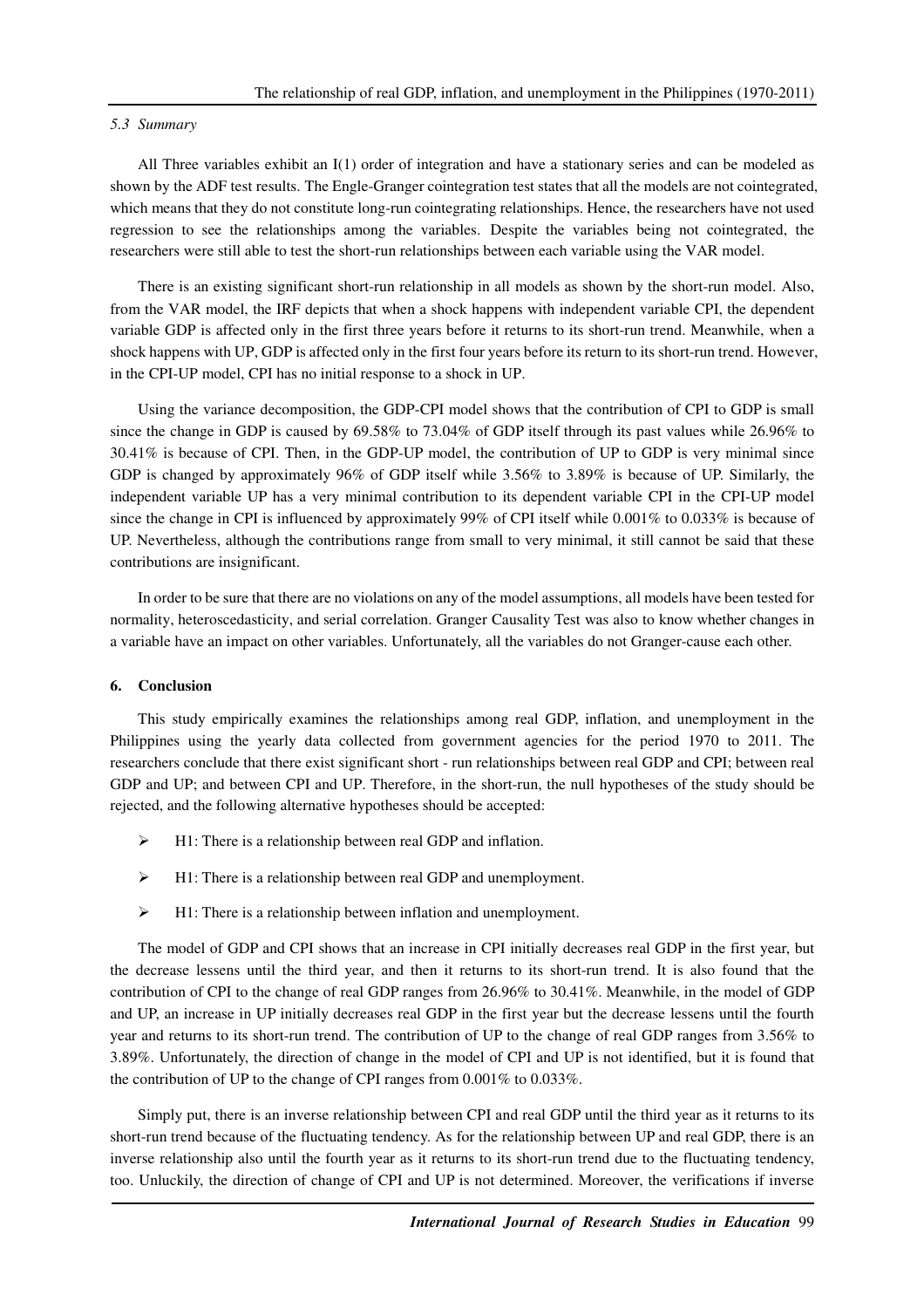relationship between real GDP and CPI, Okun's Law, and Phillips curve exist in the Philippines are not fully justified since the models do not have long-run relationships only short-run trends. Hence, the researchers have enumerated some reasons to further explain the relationships existing among the variables in the Philippines.

To support relationship existing between GDP and CPI, a study conducted by PIDS (Yap, 1996) behind the fundamental problem of reconciling the relationship between economic growth and inflation cited the following reasons: (1) heavy dependence on external finance and (2) the response on crises (like major devaluation and oil price shocks).

On the relationship of GDP and UP, a study stated that Okun's Law does not exist in the Philippines (Nain, 2012). Also, the study of International Monetary Fund (Ide et al., 2011) states that the correlation of GDP and unemployment has been historically weaker in the country because (1) of the structural issues in the Philippines (such as the high proportion of self-employed workers and unpaid family workers); (2) redundancy cost in the Philippines are relatively high; and (3) hiring and firing practices are heavily regulated (Ide et al., 2011). Moreover, on the Phillips curve, it cannot be asserted to exist in the Philippine, for the effect of CPI on UP is very small. According to Cacnio (2012), this can be a weakening link between inflation and unemployment. Some of the reasons behind this relationship are: (1) the implementation of inflation targeting that helps anchor inflation expectations, (2) the international competition caused by the globalization of markets, and (3) the excess supply of workers in the Philippines that results to rigidity in the labor market and in the country's wage structure.

#### **7. References**

- Ahmed, S., & Mortazam, M. G. (2005). *Inflation and economic growth in Bangladesh: 1981-2005.* Retrieved from http://siteresources.worldbank.org/PSGLP/Resources/wp0604.pdf
- Arnold, R. (2013). *Economics* (11th ed.). Cengage Learning.
- Bangko Sentral ng Pilipinas [BSP]. (n.d.). *Consumer price index, inflation and purchasing power of the peso*. Retrieved from http://www.bsp.gov.ph/statistics/Metadata/CPI\_metadata.pdf
- Benson, C. (1997). *The economic impact of natural disasters in Fiji*. Retrieved from http://www.odi.org/sites/odi.org.uk/files/odi-assets/publications-opinion-files/7022.pdf
- Blanchard, O., & Johnson, D. (2013). *Macroeconomics* (6th ed.). Prentice Hall.
- Blanchard, O., & Kiyotaki, N. (1987). Monopolistic competition and the effects of aggregate demand. *The American Economic Review, 77*(4), 647-666.
- Bradsher, H. (n.d.). *Philippines in 1994.* Retrieved from

http://www.britannica.com/EBchecked/topic/456408/Philippines-in-1994

- BSP. (1999). *Annual report 1999*. Retrieved from http://www.bsp.gov.ph/publications/regular\_annual\_99.asp
- BSP. (2013). *Selected Philippine economic indicators*. Retrieved from http://www.bsp.gov.ph/statistics/spei/glossary.pdf
- BSP. (2015). *Inflation targeting.* Retrieved from http://www.bsp.gov.ph/downloads/publications/faqs/targeting.pdf
- Bureau of Labor and Employment Statistics. (n.d.). *Definition of terms.* Retrieved from http://www.bles.dole.gov.ph/Glossary/definition.asp

Cacnio, F. (2012). Retrieved from http://www.bsp.gov.ph/downloads/EcoNews/EN12-02.pdf

Cagahastian, D., et al. (2015). *No Longer 'sick man of Asia'*. Retrieved from http://www.businessmirror.com.ph/no-longer-sick-man-of-asia/

- Donga, M., et al. (2013). An empirical investigation into the effect of unemployment and inflation on economic growth in Nigeria. *Interdisciplinary Journal of Research in Business, 2*, 1-14.
- Doornik, J. (1996). *Testing vector error autocorrelation and heteroscedasticity*. Retrieved from http://www.doornik.com/research/vectest.pdf
- Engle, R., & Granger, C. (1987). Co-integration and error correction: representation, estimation, and testing. *Econometrica, 55*(2), 251-276. https://doi.org/10.2307/1913236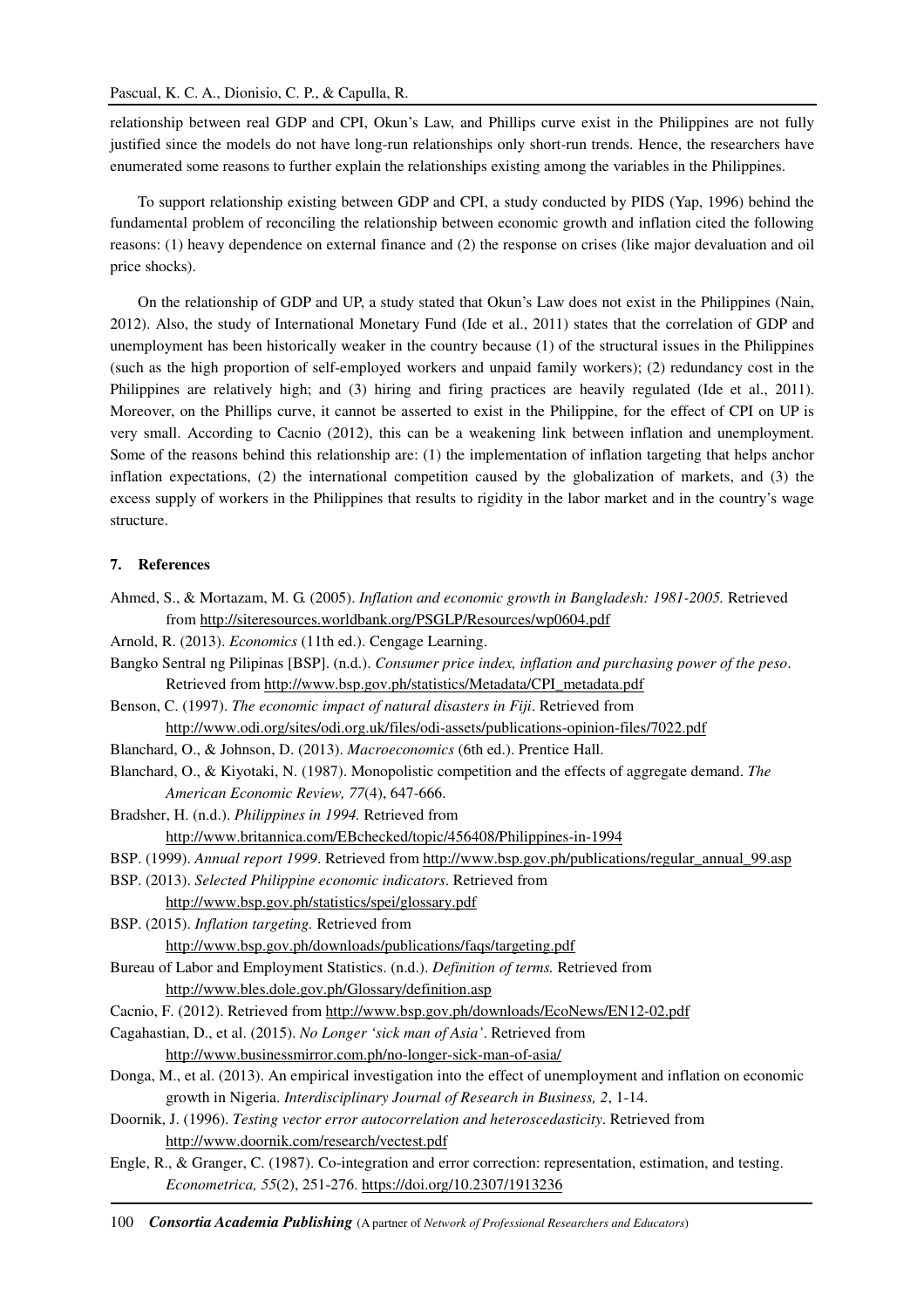| Esguerra, E. F. (2010). What do recent employment statistics tell us? Retrieved from                               |
|--------------------------------------------------------------------------------------------------------------------|
| http://www.nscb.gov.ph/ncs/11thNCS                                                                                 |
| Furuoka, F., et al. (2013). Does the Phillips curve exist in the Philippines? Economics Bulletin, 33(3). Retrieved |
| from http://ideas.repec.org/a/ebl/ecbull/eb-12-00496.html                                                          |
| Girma, F. D. (2012). Relationship between inflation and economic growth in Ethiopia: An empirical analysis,        |
| 1980-2011. Retrieved from                                                                                          |
| https://www.duo.uio.no/bitstream/handle/10852/34012/MasterxThesis.pdf?sequence=1                                   |
| Gokal, V., & Hanif, S. (2004). Relationship between inflation and economic growth. Retrieved from                  |
| http://rbf.gov.fj/docs/2004_04_wp.pdf                                                                              |
| Graphic Residual Analysis. (n.d.). Retrieved from                                                                  |
| http://www.originlab.com/doc/Origin-Help/Residual-Plot-Analysis                                                    |
| Heteroskedasticity. (n.d.). Retrieved from                                                                         |
| http://www.wiwi.uni-muenster.de/05/download/studium/econometrics2/ss2014/chapter_6.pdf                             |
| Ide, J., et al. (2011). International monetary fund. Philippines: Selected issues paper. IMF Country Report        |
| No.11/58. Washington, DC: IMF. https://doi.org/10.5089/9781455219971.002                                           |
| Jackson, S. (2011). Research methods and statistics: A critical thinking approach (4th ed.). Wadsworth: Cengage    |
| Learning.                                                                                                          |
| Jarque Bera Test. (2012). Retrieved from                                                                           |
| http://www.itl.nist.gov/div898/software/dataplot.html/refman1/auxillar/jarqbera.htm                                |
| Luetkepohl, H. (2011). Vector autoregressive models. Florence: European University Institute.                      |
| Malin, H. S. (1985). The Philippines in 1984: Grappling with crisis. Asian Survey, 25(2), 198-205.                 |
| https://doi.org/10.2307/2644303                                                                                    |
| Mankiw, N. G. (2012). Principles of macroeconomics. USA: South-Western, Cengage Learning.                          |
| Nain, A. F. (2012). Does Okun's law exist in selected ASEAN countries. Retrieved from                              |
| http://eprints.ums.edu.my/5866/1/mt0000000056.pdf                                                                  |
| National Disaster Coordinating Council. (n.d.). Destructive typhoons 1970-2003. Retrieved from                     |
| http://baseportal.com/cgi-bin/baseportal.pl?htx=/miso/typhoons⦥=80,20                                              |
| National Statistics Office [NSO]. Consumer price index primer. Retrieved from                                      |
| http://census.gov.ph/sites/default/files/attachments/itsd/cpi/Primer%20on%20Consumer%20Price%20In                  |
| dex.pdf                                                                                                            |
| NIST/SEMATECH e-Handbook of Statistical Methods. (2012). Retrieved from                                            |
| http://www.itl.nist.gov/div898/handbook/pmc/section4/pmc4.htm                                                      |
| Paul, R. K. (1987). Cointegration, 282. Retrieved from                                                             |
| http://www.iasri.res.in/sscnars/socialsci/20-Cointegration.pdf                                                     |
| Pettinger, T. (2007). Policies to reduce inflation. Retrieved from                                                 |
| http://www.economicshelp.org/blog/42/inflation/economic-policies-to-reduce-inflation/                              |
| Pettinger, T. (2015). Is it a mistake to focus on inflation. Retrieved from                                        |
| http://www.economicshelp.org/blog/12901/economics/mistake-focus-inflation/                                         |
| Pindyck, R., & Rubinfeld, D. (1991). Econometric models and economic forecasts. Retrieved from                     |
| https://www3.nd.edu/~rwilliam/stats2/l26.pdf                                                                       |
| Pitterle, I., & Zhang, R. (2014). The Philippines: A case of jobless growth. World economic situation and          |
| prospects: Weekly highlights. Retrieved from                                                                       |
| http://www.un.org/en/development/desa/policy/wesp/wesp_wh/wesp_wh49.pdf                                            |
| Poole, W., & Wheelock, D. (n.d.). Stable prices, stable economy: Keeping inflation in check must be no. 1 Goal     |
| of monetary policymakers. Retrieved from                                                                           |
| https://www.stlouisfed.org/publications/regional-economist/january-2008/stable-prices-stable-economy-              |
| keeping-inflation-in-check-must-be-no-1-goal-of-monetary-policymakers                                              |
| Radwan, H. (2009). Chapter three: Research approach. Retrieved from                                                |
| https://repository.cardiffmet.ac.uk/dspace/bitstream/10369/880/7/Microsoft%20Word%20-%20Chapter                    |
| %203%20-%20Research%20approach.pdf                                                                                 |
|                                                                                                                    |